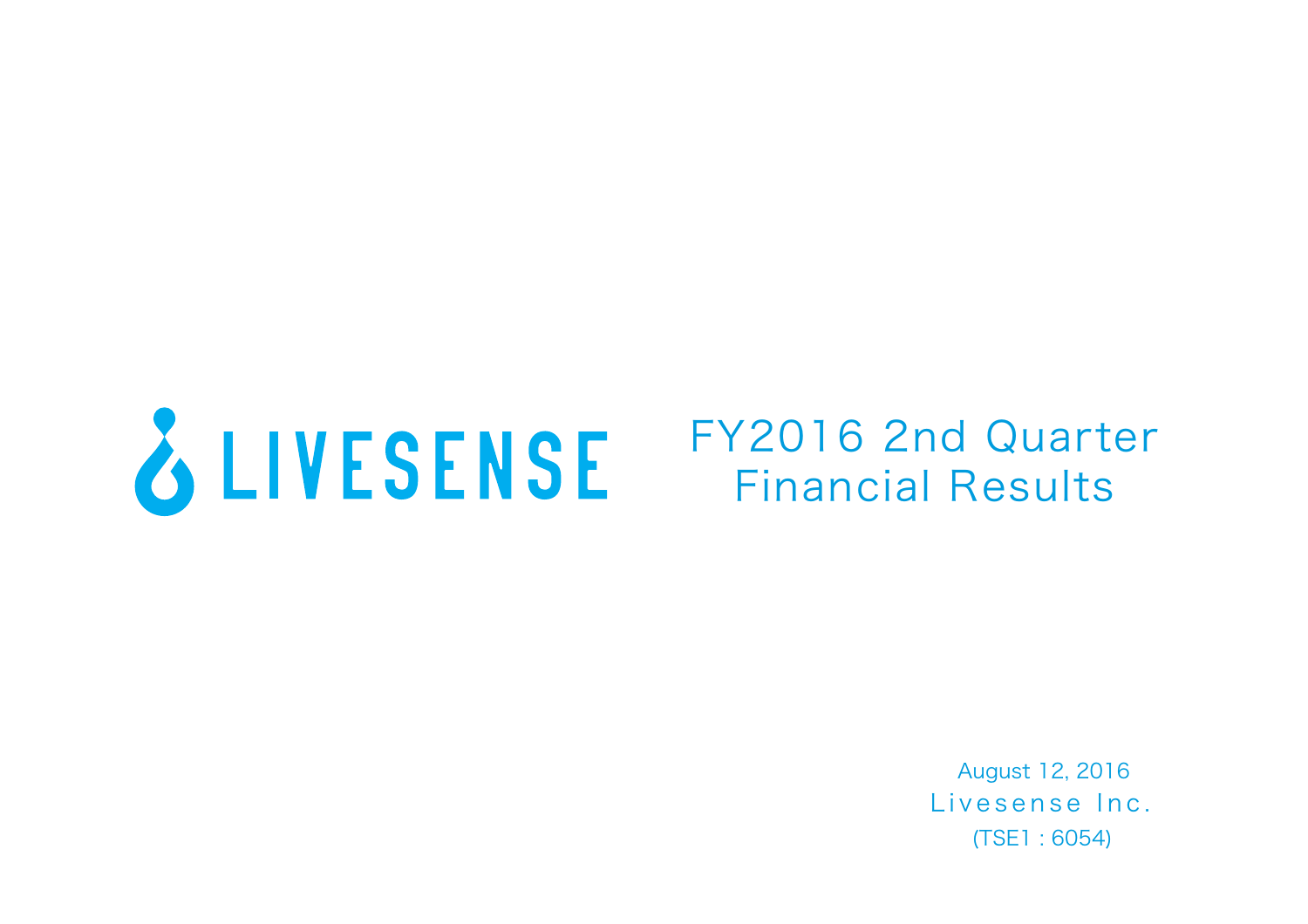# Executive Summary

Company-wide, both income and operating Income were up year on year. Continuing from 1Q, progress was made on measures to improve productivity, including streamlining of advertising placement, and profits were increased substantially.

- Net Sales  $\overline{Y}$  +1,377 million (up \times 112 million, 8.9% YoY)
- Operating income  $\frac{4142}{100}$  million (up \text{210 million)

#### A goodwill impairment loss associated with consolidated subsidiary waja was posted (one-time amortization of approx. ¥320 million).

- The financial results of waja, made a consolidated subsidiary in April 2015, fell below the initial projections, so the business plan was revised substantially. After careful consideration, a one-time amortization of unamortized goodwill amounting to ¥318 million was recognized in 2Q.
- We will focus on attracting users through enhancement of web and e-mail marketing, promotion of listing of several import brands most recently acquired on REASON Outlet and acquisition of more new brands, enhancement of support for major waja buyers and other efforts to expand the business and improve the results.

#### On the full-year financial forecast, operating income and ordinary income have been revised upward, while net income has been revised downward.

- In FY2016, we worked to improve productivity in the first half. In the second half, we plan to engage in business investments to expand our main services in the medium term. Steady progress was made on improving productivity in the first half, so we revised operating income and recurring income upward.
- Based on the goodwill impairment loss of waja, net income has been revised downward.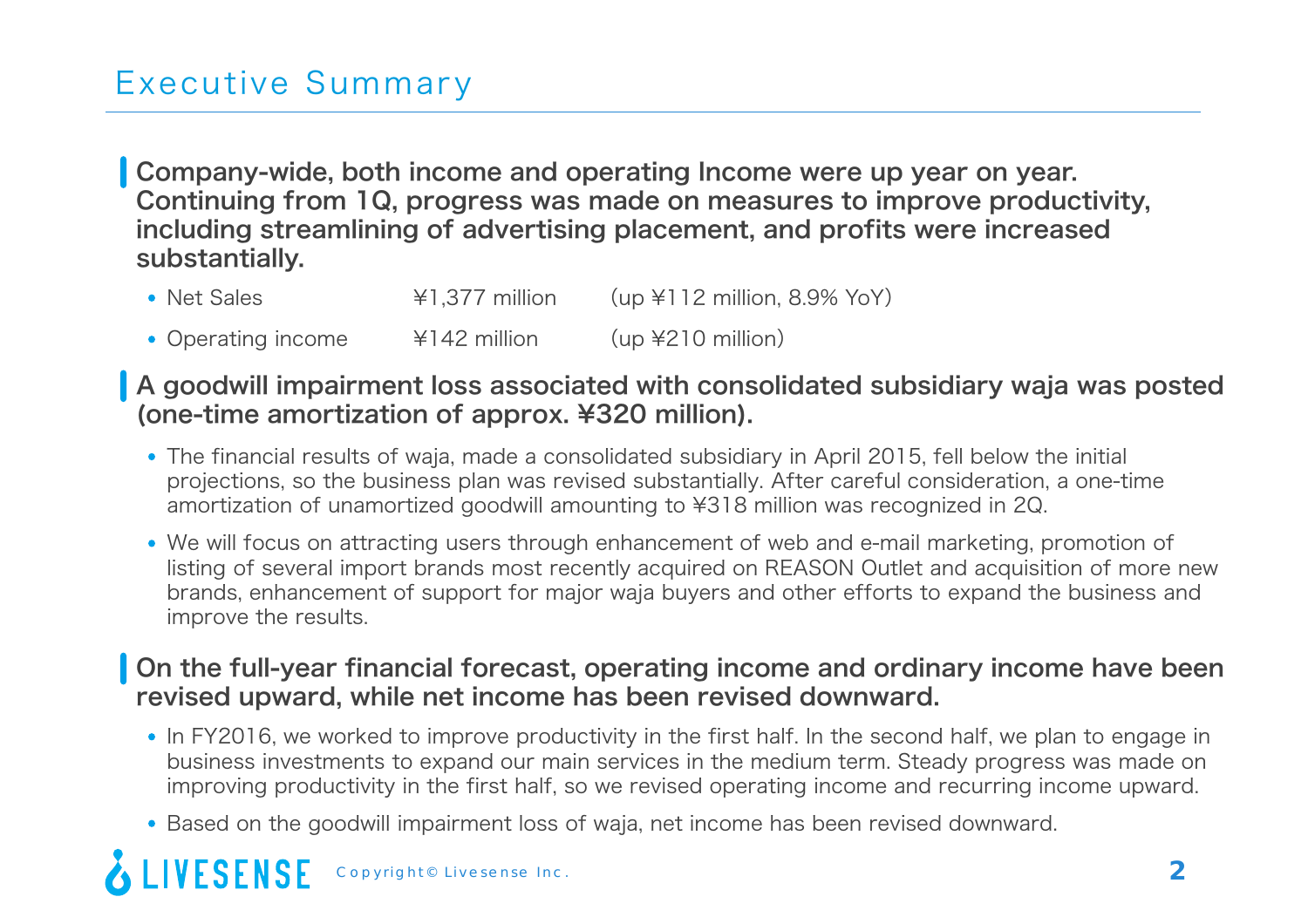



Business Overview & Approach for 2H FY2016



Financial Forecasts



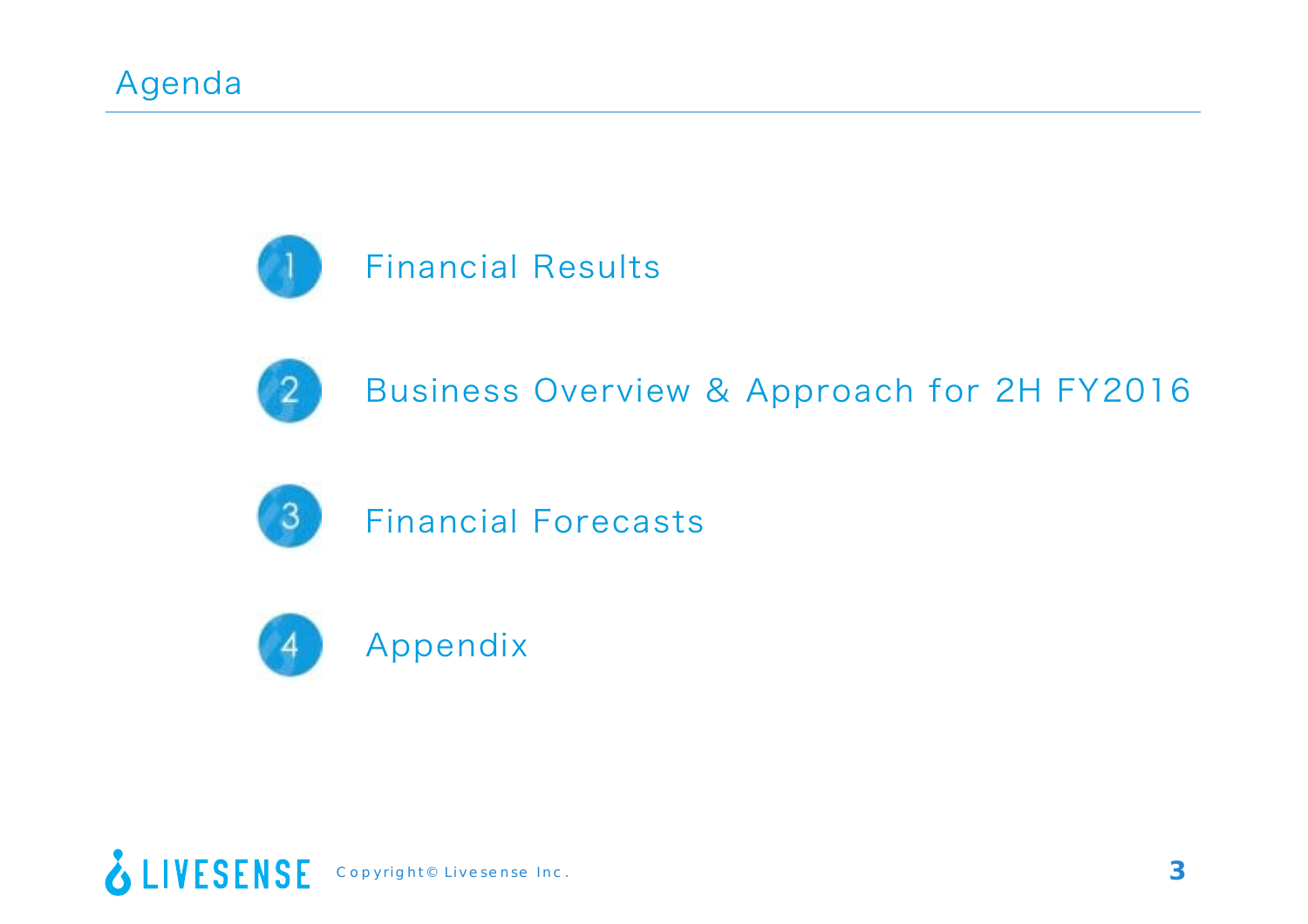# Financial Results

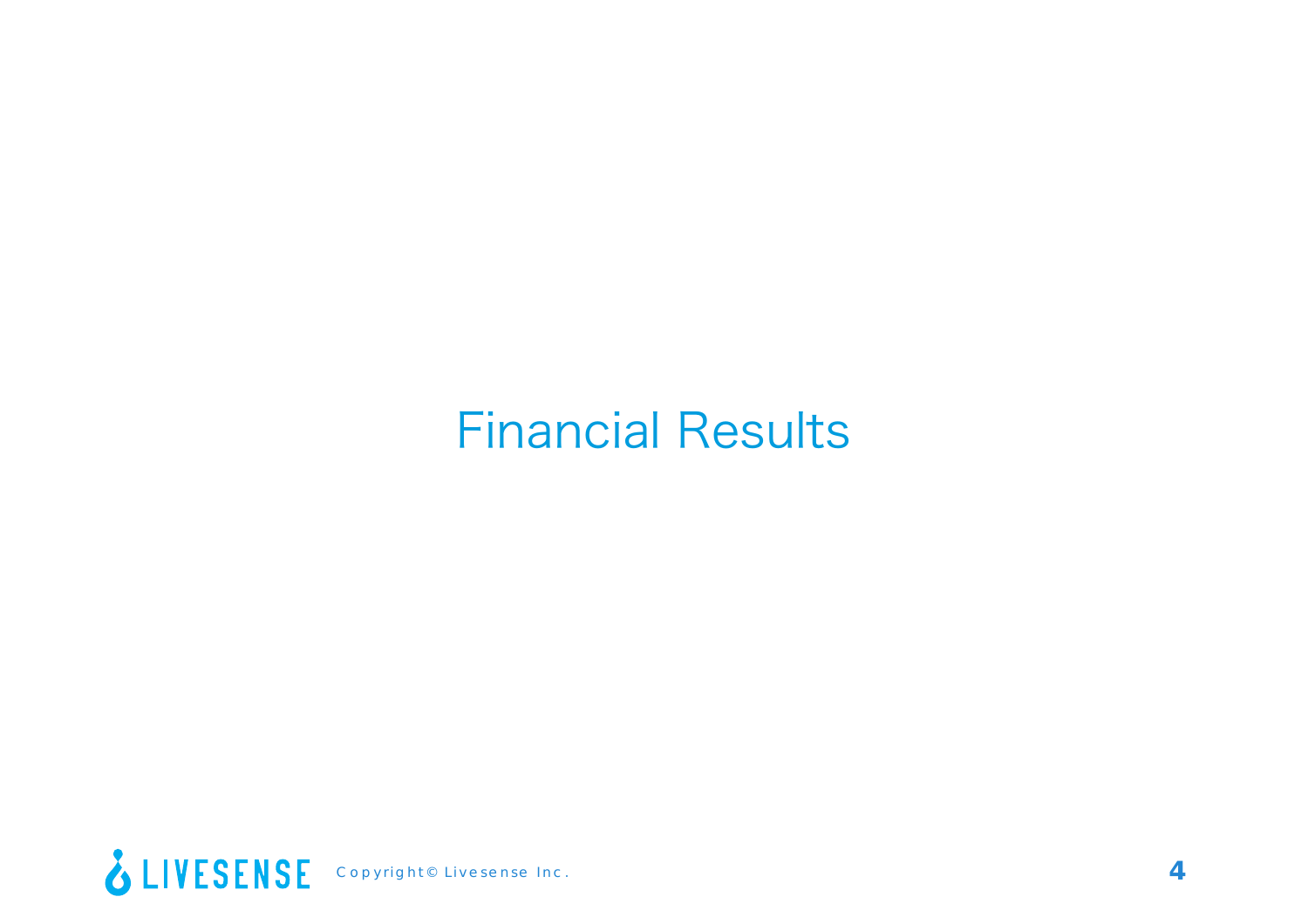# 2Q FY2016 Financial Results Overview

Sales and operating income both up YoY. Profits up substantially owing to measures to improve productivity, including streamlining of advertising placement.

Net Income negative due to posting of extraordinary loss associated with waja goodwill impairment.

|                                 | 2Q/16 | 2Q/15 | <b>YoY</b>               | 1Q/16 | QoQ       |
|---------------------------------|-------|-------|--------------------------|-------|-----------|
| <b>Net Sales</b>                | 1,377 | 1,264 | $+8.9%$                  | 1,284 | $+7.3%$   |
| <b>Gross Margin</b>             | 1,246 | 1,176 | $+5.9%$                  | 1,151 | $+8.2%$   |
| <b>SG&amp;A Expenses</b>        | 1,103 | 1,244 | $-11.3%$                 | 997   | $+10.6%$  |
| <b>Operating Income</b>         | 142   | (68)  |                          | 154   | $-7.6%$   |
| Operating Margin(%)             | 10.3% |       | $\overline{\phantom{a}}$ | 12.0% | $-1.7$ pt |
| Ordinary Income                 | 147   | (67)  | $\overline{\phantom{a}}$ | 156   |           |
| <b>Extraordinary Income</b>     | 0     | 34    | $\overline{\phantom{a}}$ | 0     |           |
| Extraordinary Loss <sup>*</sup> | 318   | 0     | $\overline{\phantom{m}}$ | 0     |           |
| Net Pretax Income               | (170) | (33)  |                          | 156   |           |
| Net income                      | (226) | (43)  |                          | 97    |           |

\*:A goodwill impairment loss associated with consolidated subsidiary waja

(Unit : Millions of JPY)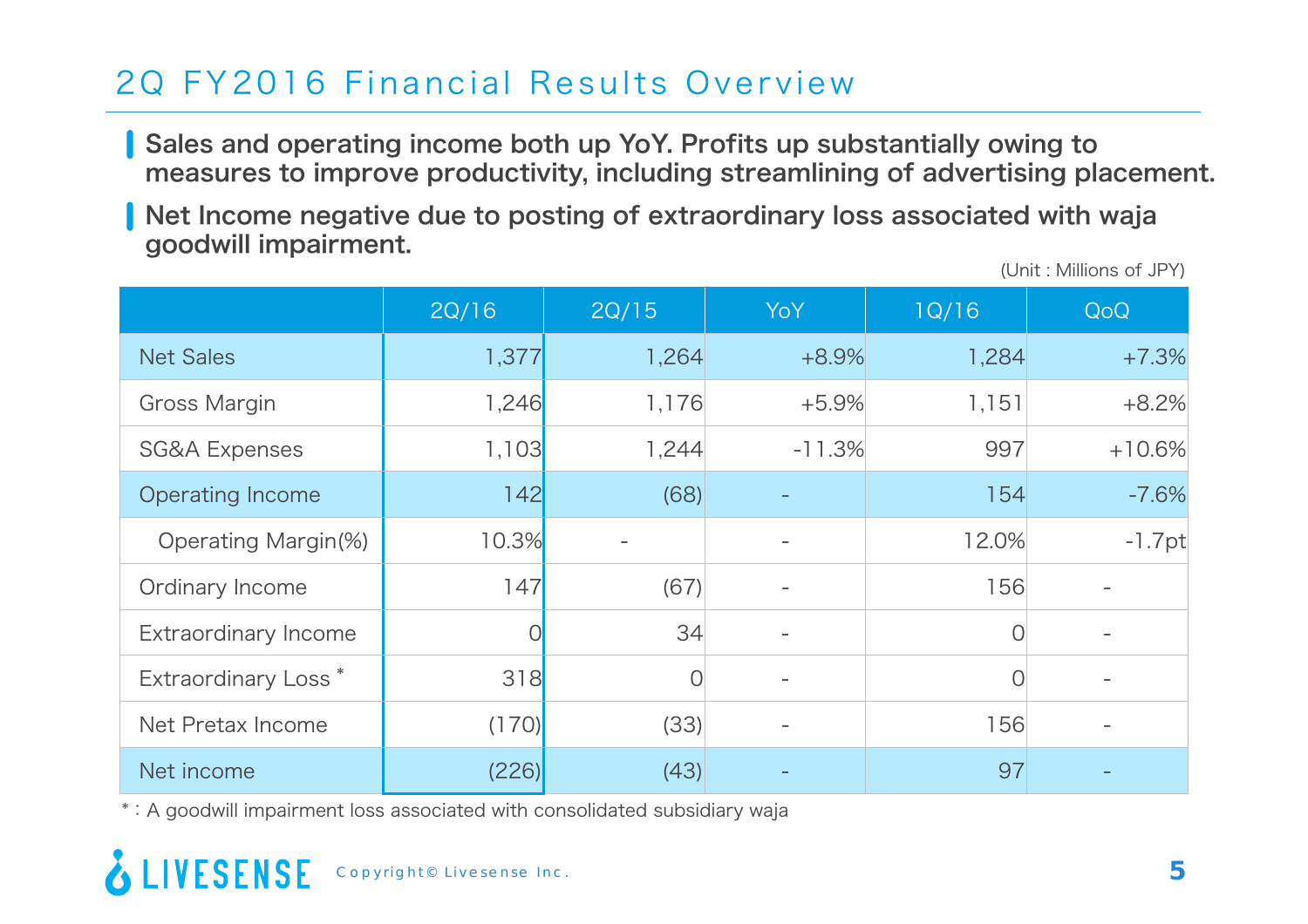#### Net Sales

#### Growth of Tenshoku Kaigi and making waja subsidiary contributed to 8.9% increase in sales YoY.

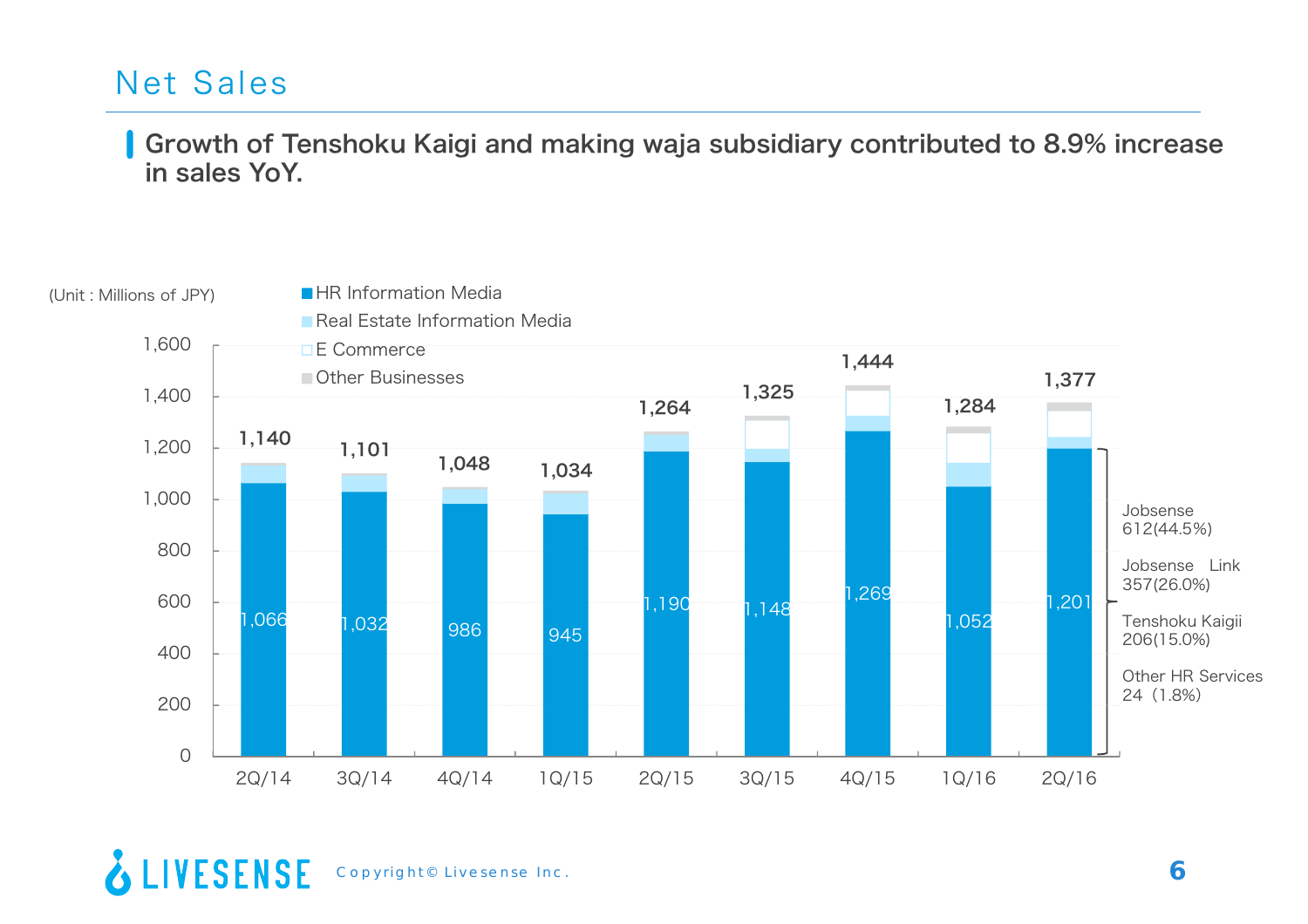#### Net Sales Breakdown - HR Information Media

Sales down 8.8% YoY due to streamlining of Jobsense advertising placement; focus was on improving productivity.

Continued progress on monetization measures for Tenshoku Kaigi resulted in 46.0% increase in sales YoY.

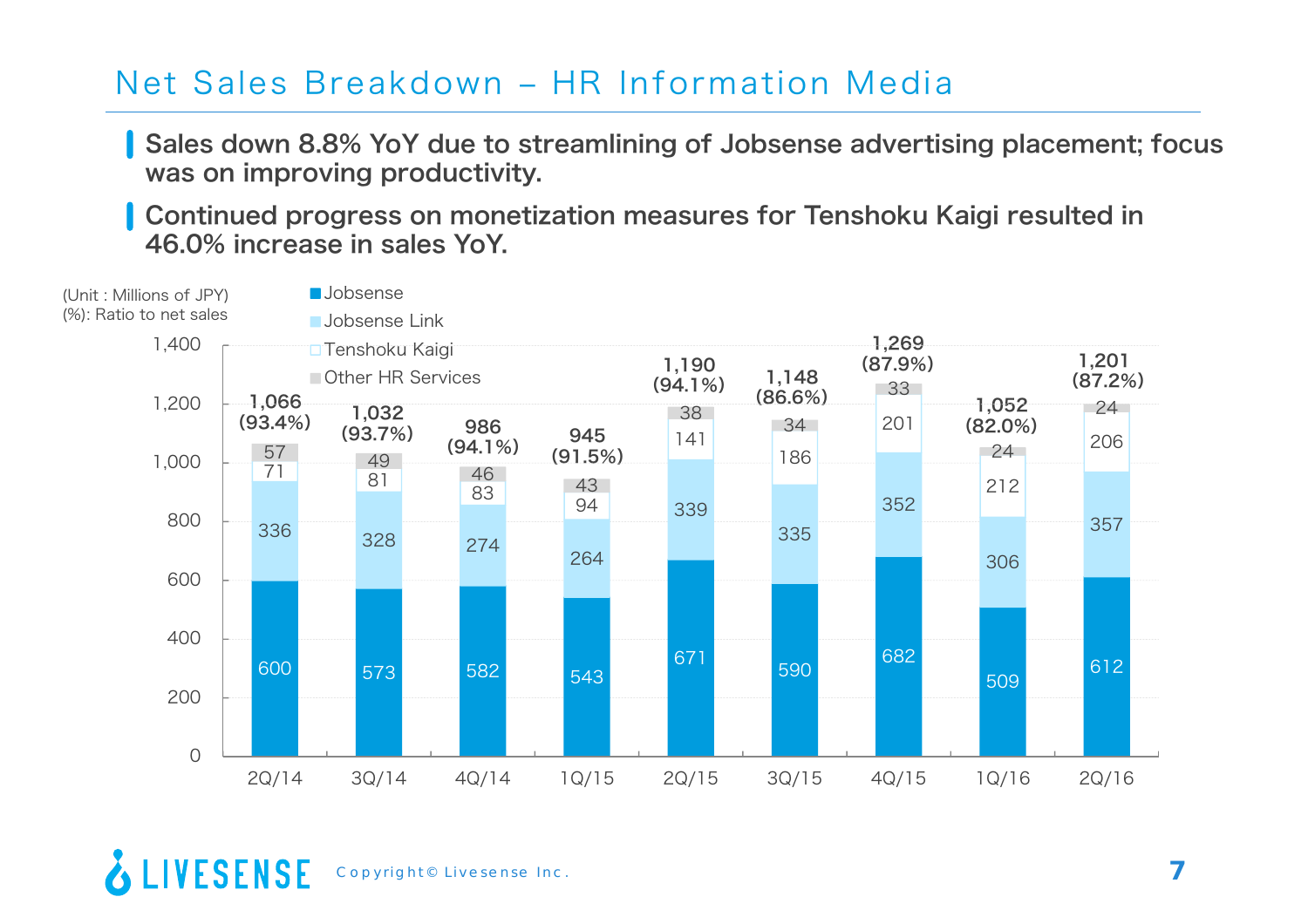#### Net Sales Breakdown - Real Estate Information Media

Door chintai sales down 39.9% YoY due in part to revision of contracts with some customers for property information postings.



& LIVESENSE Copyright© Livesense Inc. **8**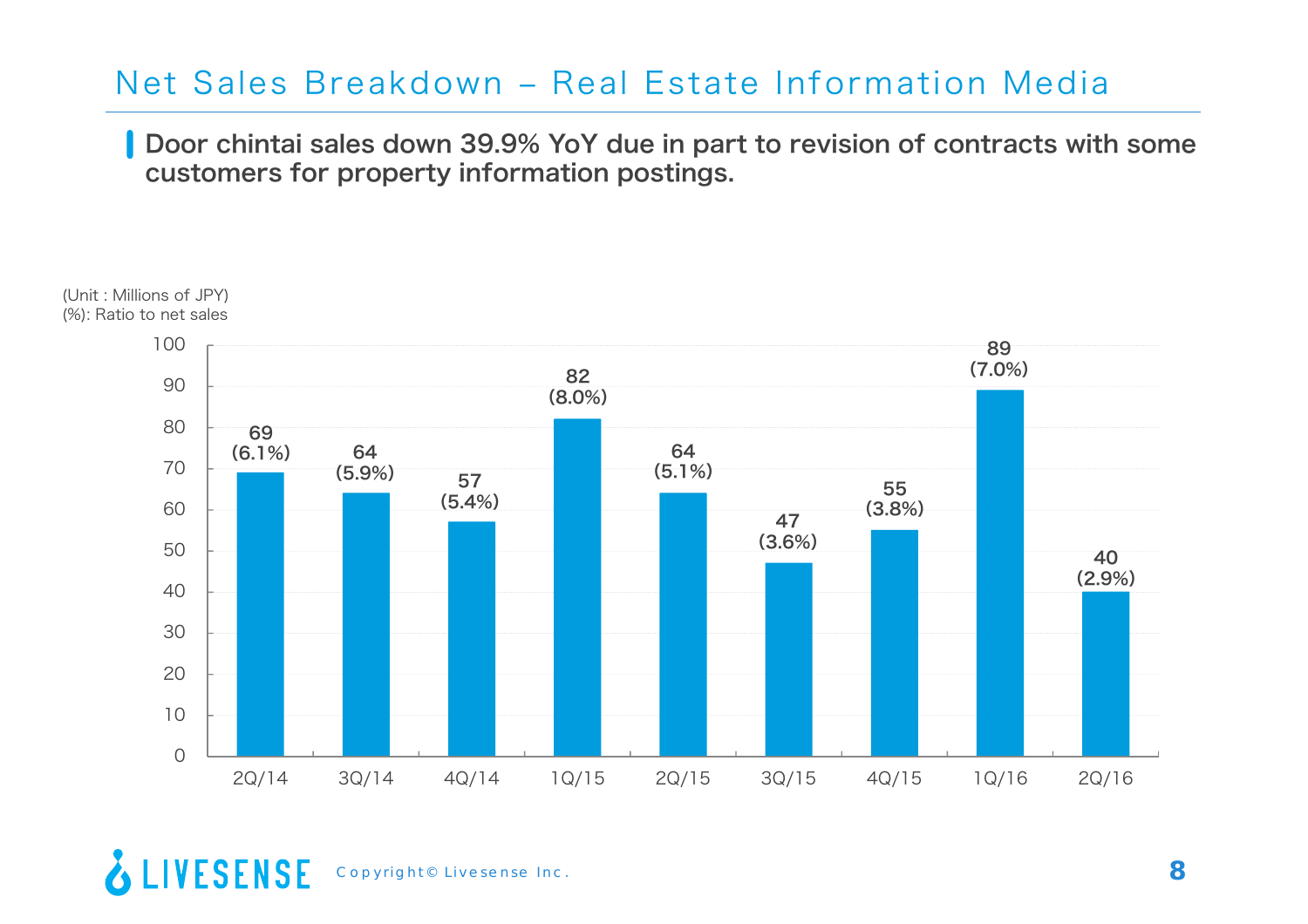# Operating Income

**Effective measures to improve productivity in 1H produced substantial increase in** profits YoY.

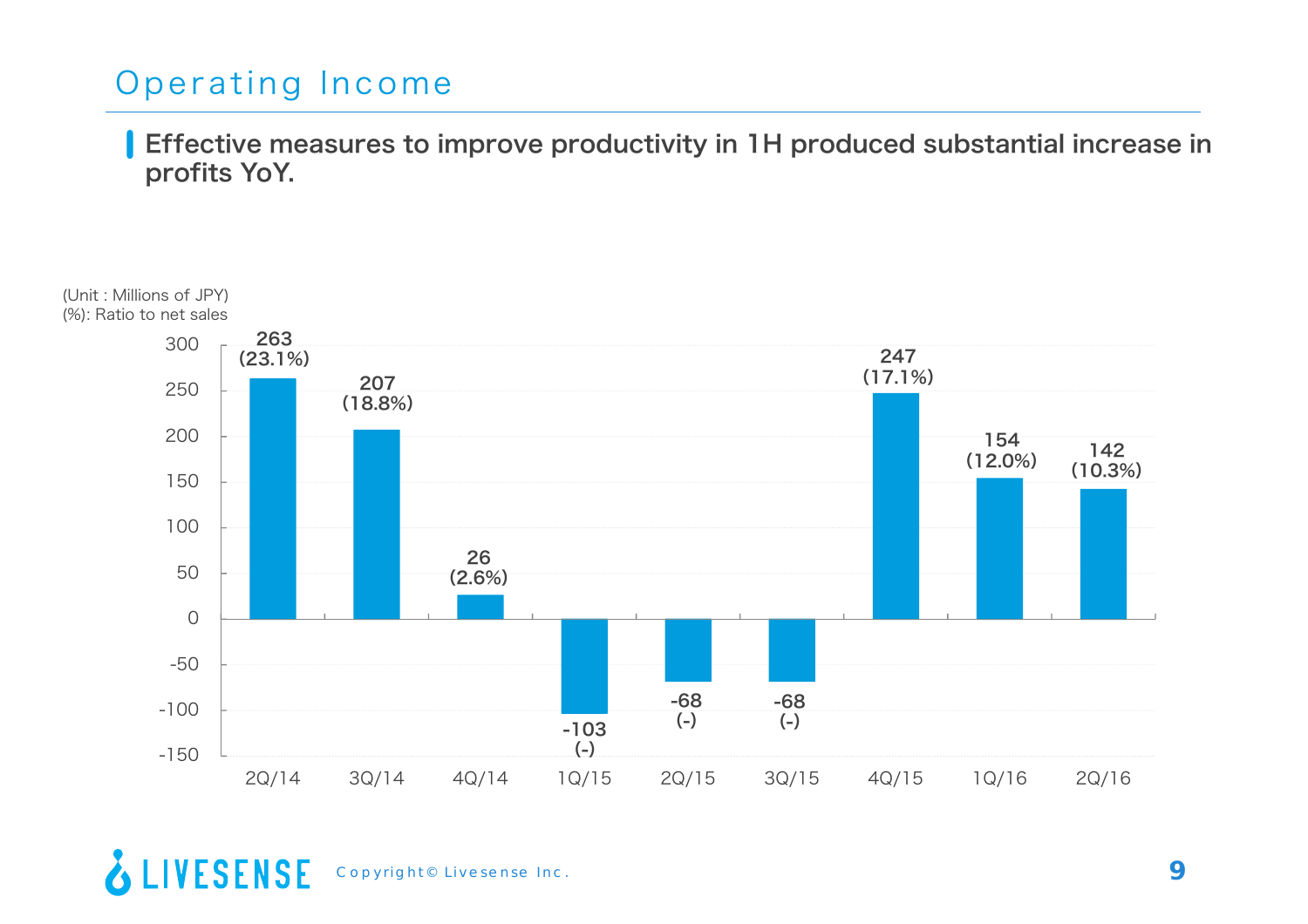# Operating Income - YoY Comparison

Increased income company-wide and streamlining of advertising placement contributed significantly to increased operating income YoY.



(Unit : Millions of JPY)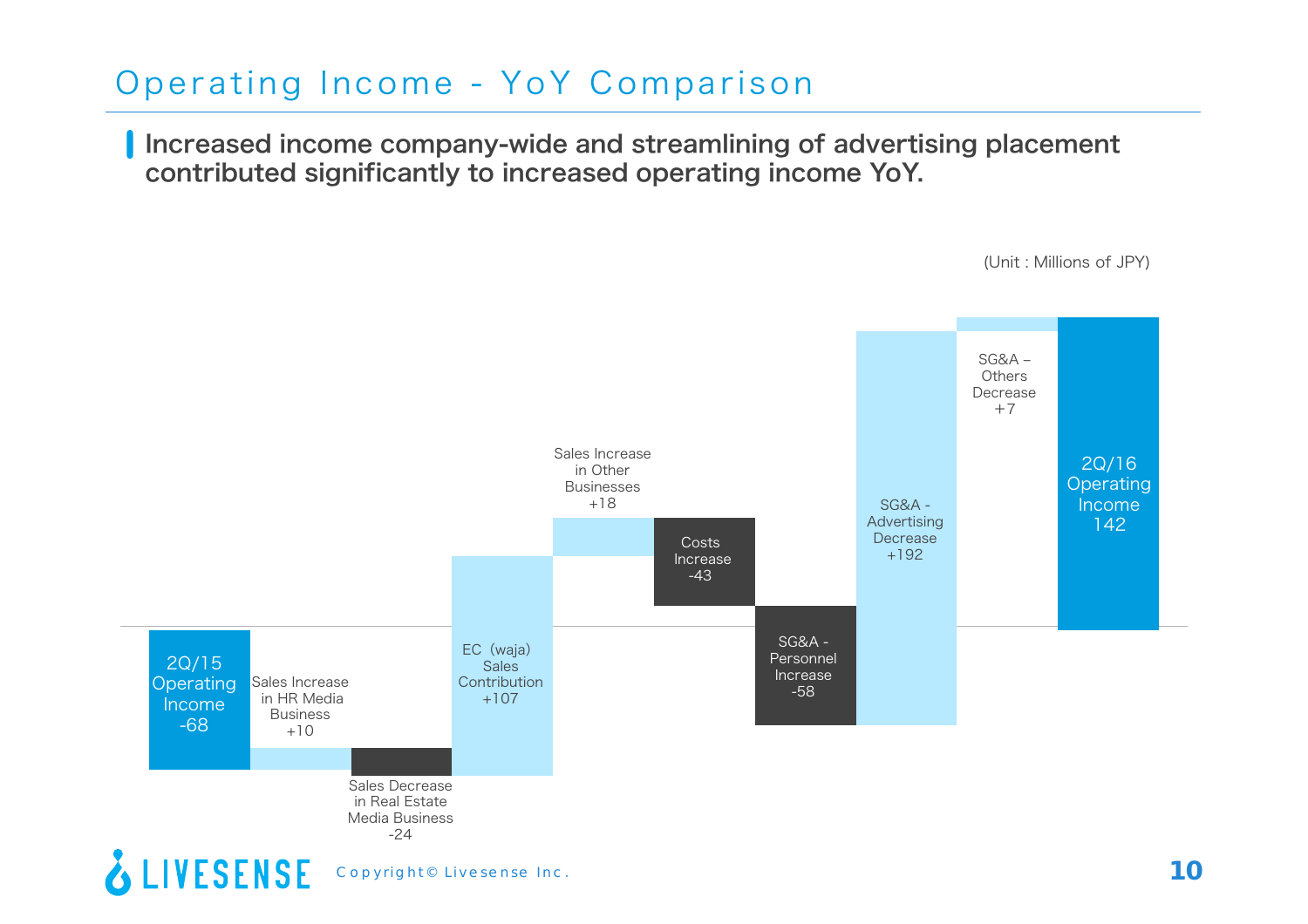# Operating Income

Profits in the HR Information Media Business up 112.9% owing primarily to streamlining of advertising placement.

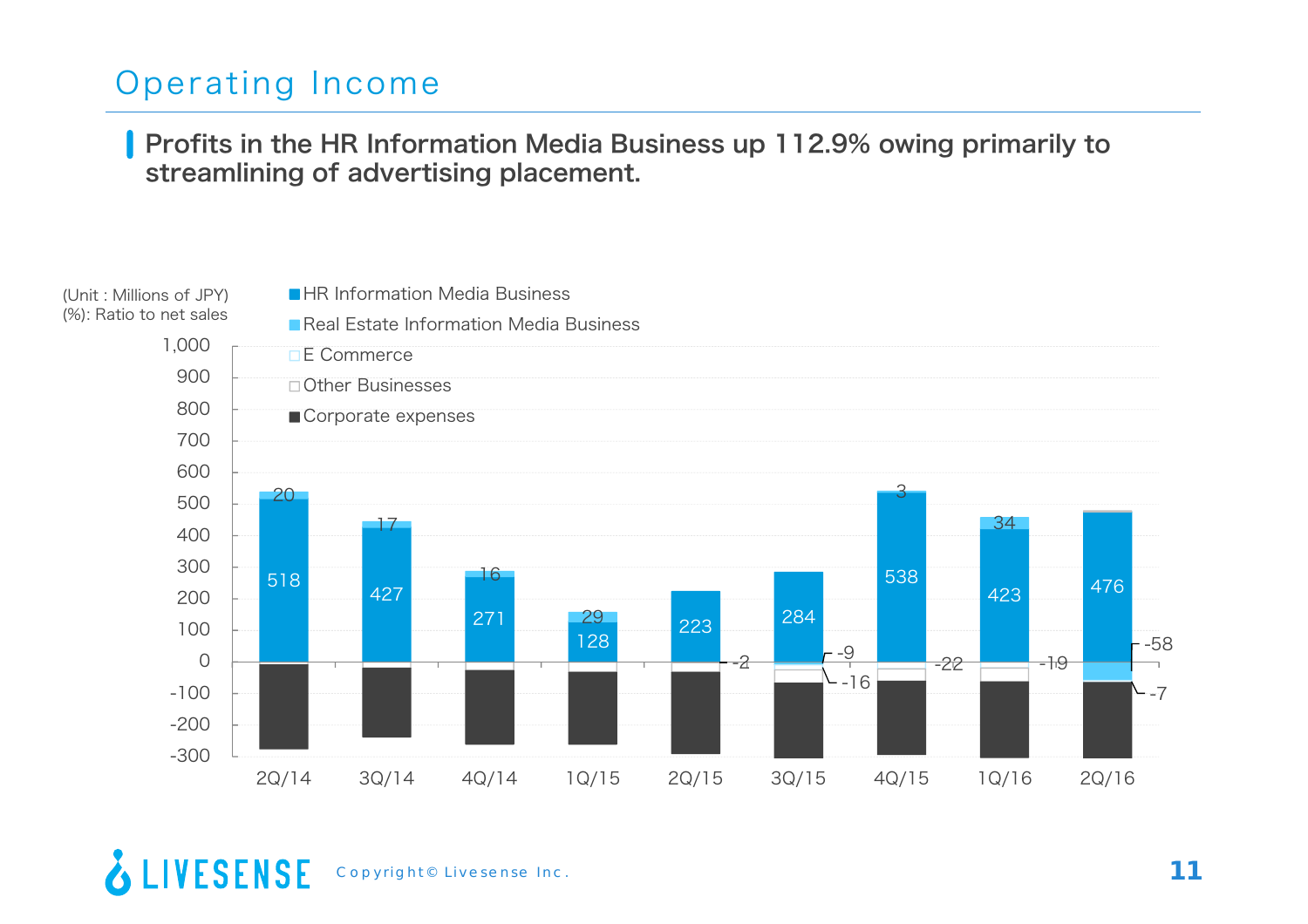#### Sales Costs

#### No change in cost structure QoQ.

Increased amount of monetary gifts with some campaigns posted to promotional costs.



```
& LIVESENSE
Copyright© Livesense Inc. 12
```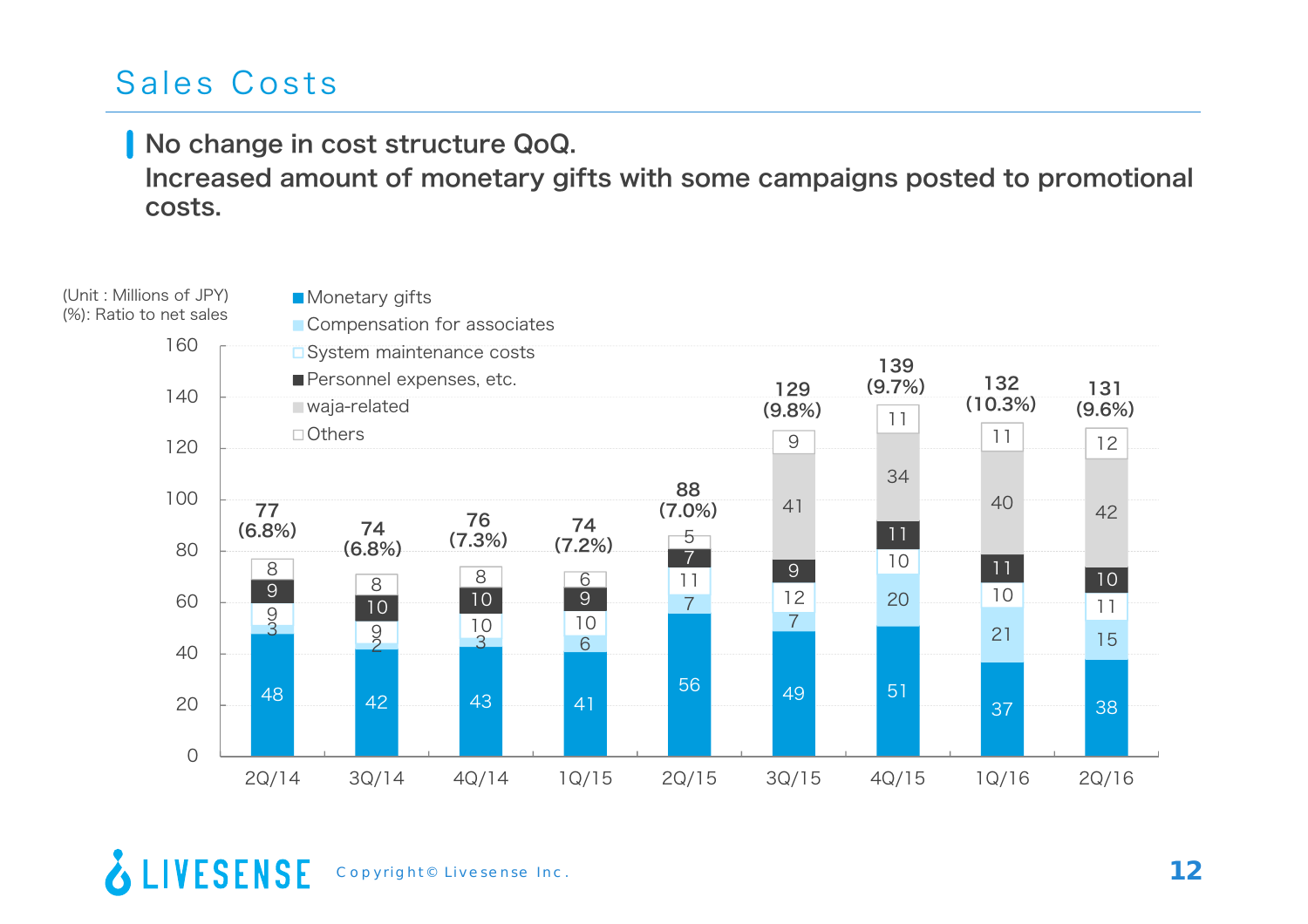# SG&A Expenses

#### Advertising costs down 37.8% YoY owing primarily to effective use of web advertising.



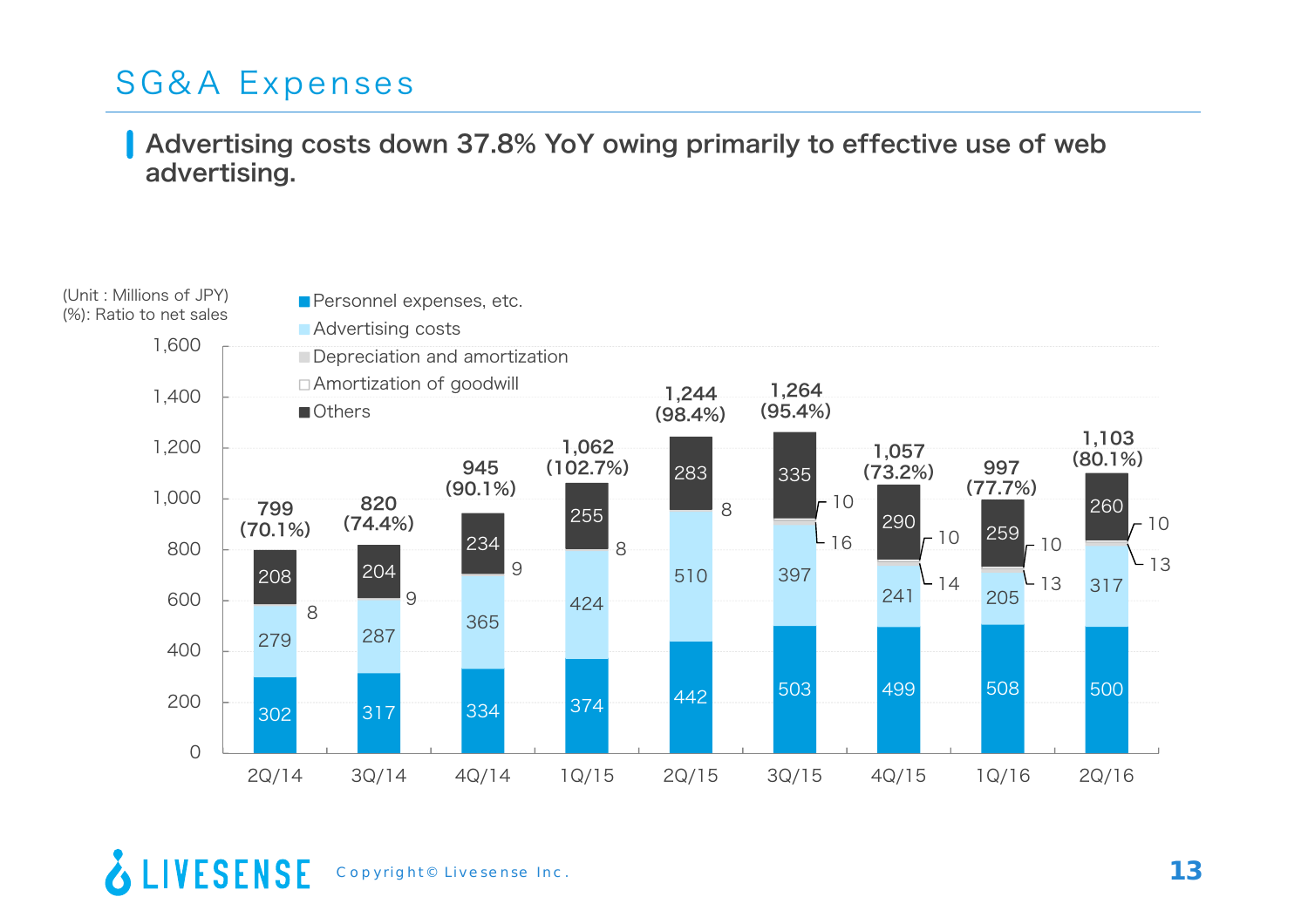#### Employees

(Unit : Persons)

Promotion of use of local regular employees for customer support (Miyazaki) and adjustment of personnel distribution.

No. of Employees (Consolidated)

#### Breakdown of regular employees (Non-consolidated/Only HQ)

Engineers/ **Designers** 48%



(As of June 30, 2016)

13%

#### **LIVESENSE** Copyright© Livesense Inc. **14**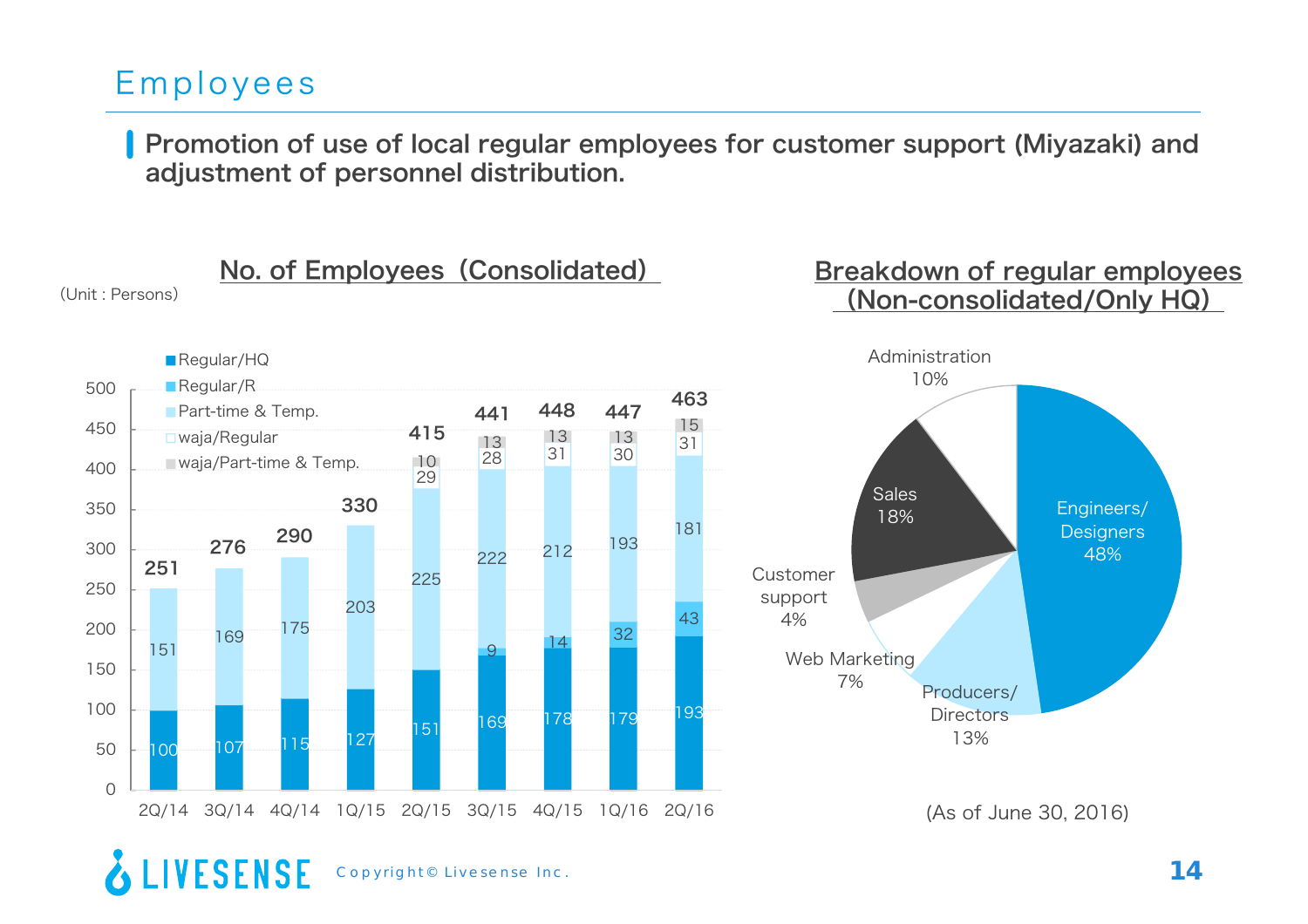# Extraordinary loss due to goodwill impairment

Posted goodwill impairment loss (approx. ¥320 million) associated with waja, made a consolidated subsidiary in April 2015 (decided on one-time amortization in 2Q after careful consideration).

#### Reason for impairment (divergence from initial business plan)

- • Delay in acquisition of new brands to list on REASON Outlet e-Commerce website for official sales of import brands and other products
- •Delay in measures to attract customers, especially web marketing

#### Key focal points for improving financial results

- •Attract users through enhancement of web and e-mail marketing
- • Promote listing of several newly acquired import brands on REASON Outlet and acquire more new brands
- •Expand goods by enhancing support for major waja buyers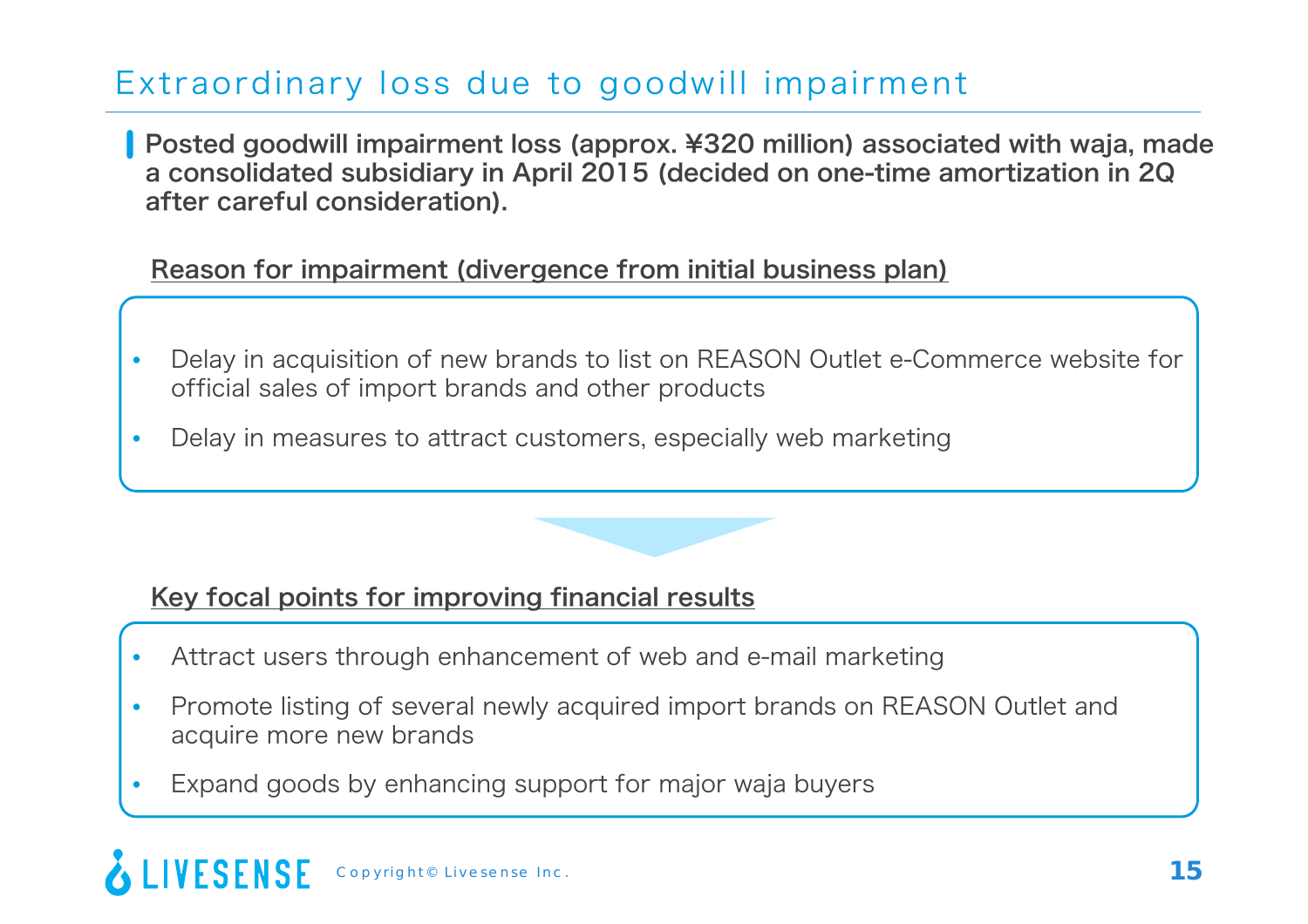# Business Overview & Strategy for 2H FY2016

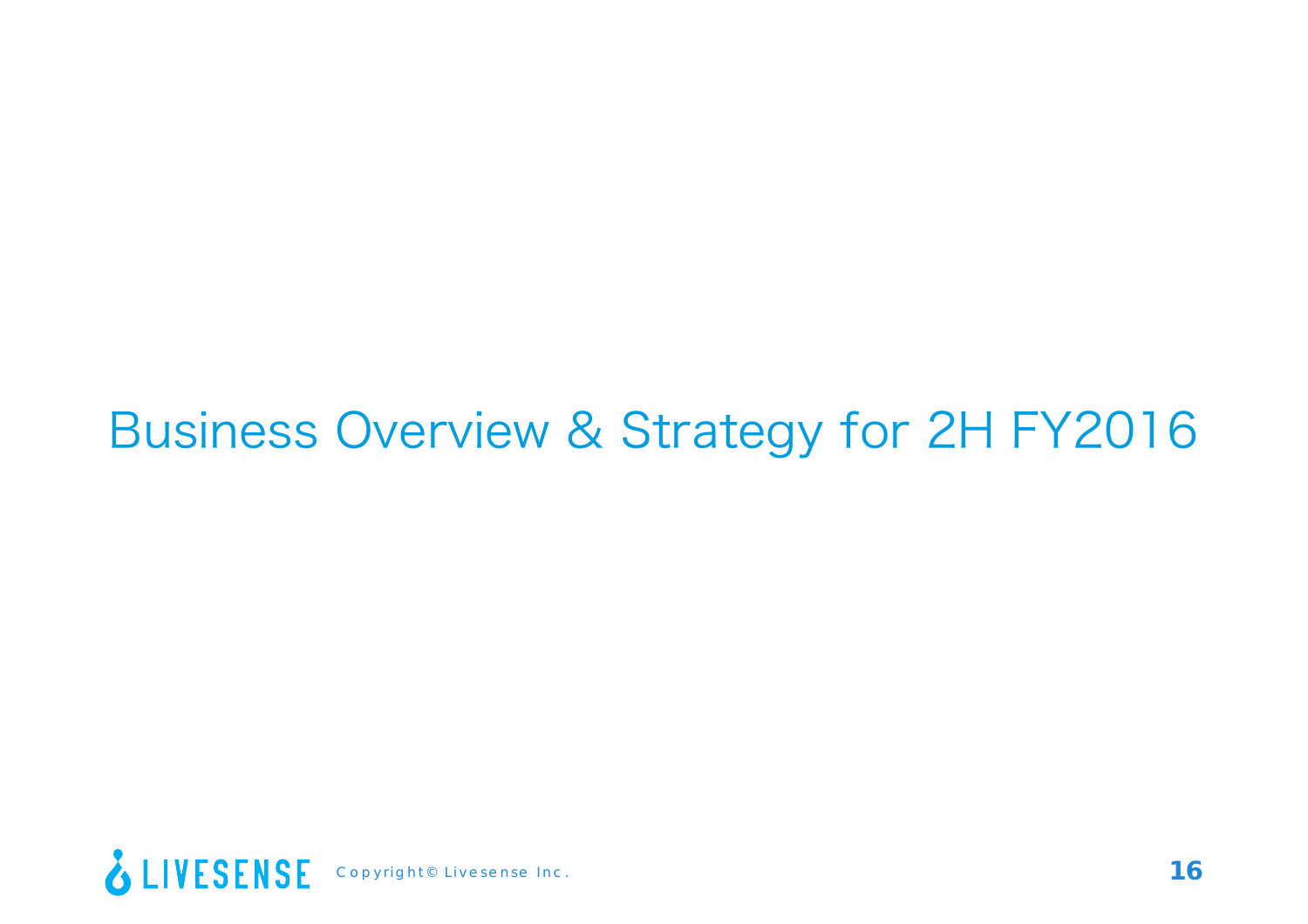#### Business Overview for 1H FY2016

|           | Corporate<br>Policy                | Building of robust management system (including streamlining of<br>advertising placement)<br>Improving of employee productivity (optimization of organizational system,<br>personnel distribution, etc.)                                                      |
|-----------|------------------------------------|---------------------------------------------------------------------------------------------------------------------------------------------------------------------------------------------------------------------------------------------------------------|
|           | Jobsense                           | Expansion of site functionality to improve user application and<br>employment rates (e.g.: telephone application function and function to<br>display recommended opportunities)<br>Streamlining of advertising placement using proprietary analytics platform |
| Human     | Jobsense<br><b>Link</b>            | Expansion of site functionality to improve user application and<br>employment rates<br>Improved productivity of job applicant telephone support at Miyazaki<br><b>Office</b>                                                                                  |
| Resources | Tenshoku<br>Kaigi                  | Steady expansion of collaboration with major employment information<br>sites and recruitment agencies<br>Improvement of websites using proprietary analytics platform                                                                                         |
|           | <b>HR New</b><br><b>Businesses</b> | Shukatsu Kaigi: Expansion of content and site functionality<br>(number of members surpassed 120,000)<br>TenshokuDraft: Holding of first draft<br>(17 participating companies, approx. 900 engineer entries)                                                   |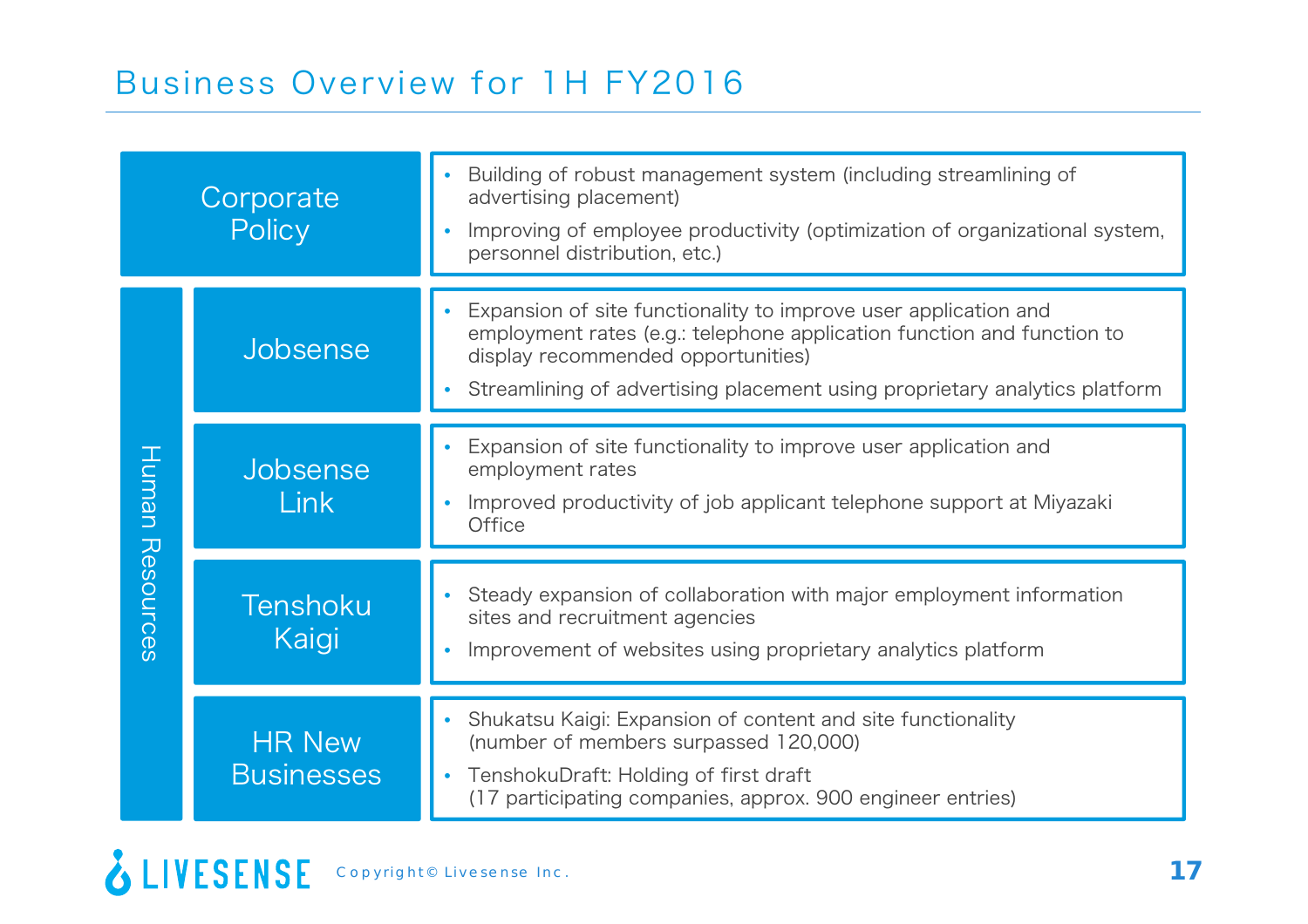#### Business Overview for 1H FY2016

| Real                   | door chintai                    | Improved website traffic through enhancement of web marketing<br>Improved user application rate for property information thanks to<br>enhancement of smartphone website, campaigns, etc.                                                                    |
|------------------------|---------------------------------|-------------------------------------------------------------------------------------------------------------------------------------------------------------------------------------------------------------------------------------------------------------|
| $\Box$<br><b>State</b> | <b>IESHIL</b>                   | Expansion of target area for market appraisals of properties<br>(23 wards of Tokyo -> whole metropolitan area)<br>Launch of IESHIL advisory service (Offering of neutral purchasing advice<br>and referral to real estate agencies suited to each customer) |
| $\Box$<br>$\bigcirc$   | waja                            | Improved website traffic through enhancement of marketing<br>Acquisition of several new brands to list through transfer of PREMIUM<br>BRAND Avenue business on REASON Outlet                                                                                |
| <b>Others</b>          | <b>New</b><br><b>Businesses</b> | Chiryo Note: Collection of treatment experiences by illness<br>(more than 10,000 stories)<br>imitsu<br>: Expansion of information in main categories and<br>strengthening of monetization (profitable on monthly basis)                                     |

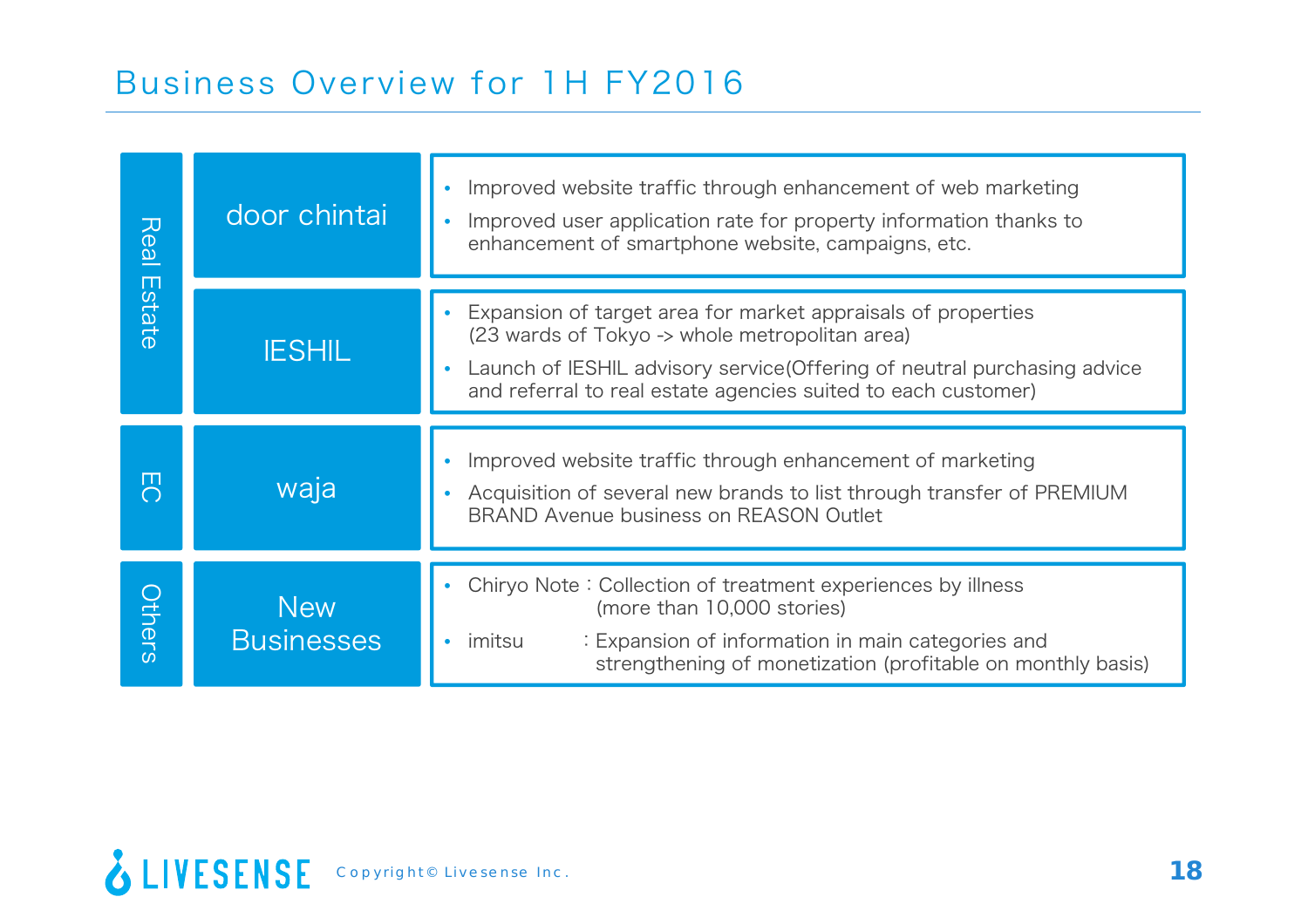## Business Topics ‒ Jobsense, Jobsense Link

Implementation of measures to improve user application and employment rates utilizing characteristics made possible by affiliate marketing model.

|        | Vijitu1 11 1 富 職種から探す > Q 地域から探す >                        | 気になるリスト | スカウト求                    |
|--------|-----------------------------------------------------------|---------|--------------------------|
|        | 転職/求人情報ならジョプセンスリンク > 東京都の転職/求人 > 渋谷区の転職/求人 >              |         |                          |
| 成長企業での | スタッフ募集!                                                   |         |                          |
| 受かりやすさ | ★★★★★ 5.0                                                 |         | こく                       |
| 職種     | 事務·経営管理系                                                  |         |                          |
| 給与     | 祝い金 20<br>月給 18万円~                                        |         |                          |
| 勤務地    | 東京都 渋谷区                                                   |         |                          |
| 応募資格   | 未経験者歓迎                                                    |         |                          |
| 未經験者欲迎 | 契約社員<br>転勤なし<br>ペンチャー企業<br>上場企業<br>残業なし<br>服装自由<br>長期休暇あり | 第2新卒歓迎  | $\overline{\phantom{a}}$ |

• Addition of function to display recommended opportunities based on user preferences, data on action history and probability of being hired by company

#### **LIVESENSE** Copyright© Livesense Inc. **19**



• Implementation of campaign offering additional monetary gifts for applying within time limit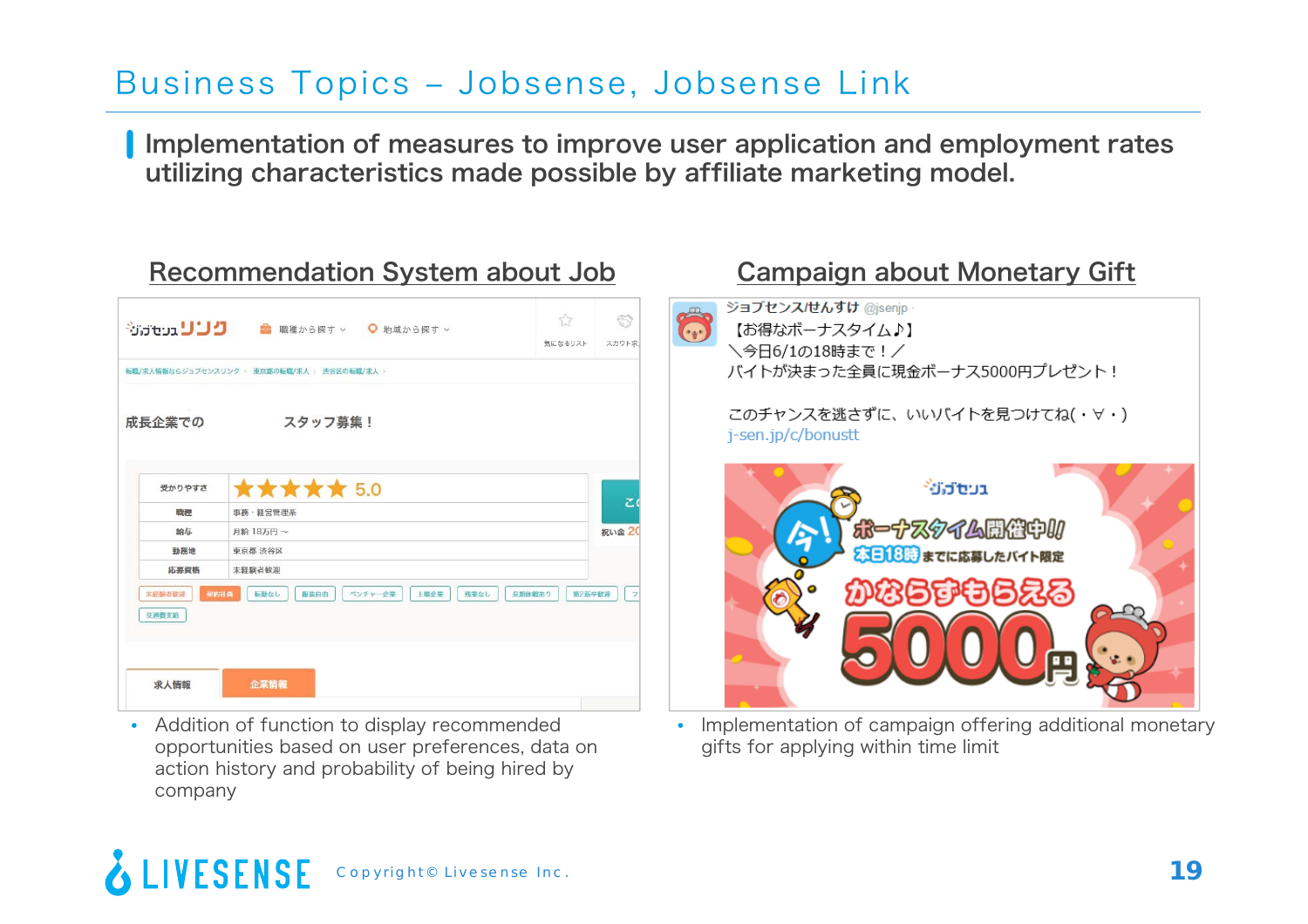#### Business Topics ‒ Shukatsu Kaigi

Number of site members trending favorably thanks to collection and enhancement of original content, including reviews of company screening, since service was launched in April 2015.



Site Image

- • Number of registered members is over 120,000, accounting for roughly 1/4 of all student job seekers (as of June 2016)
- Accumulation of original content not available from other services, including around 8,000 registered entry sheets in company screening and roughly 20,000 screening experience notes (interview information)

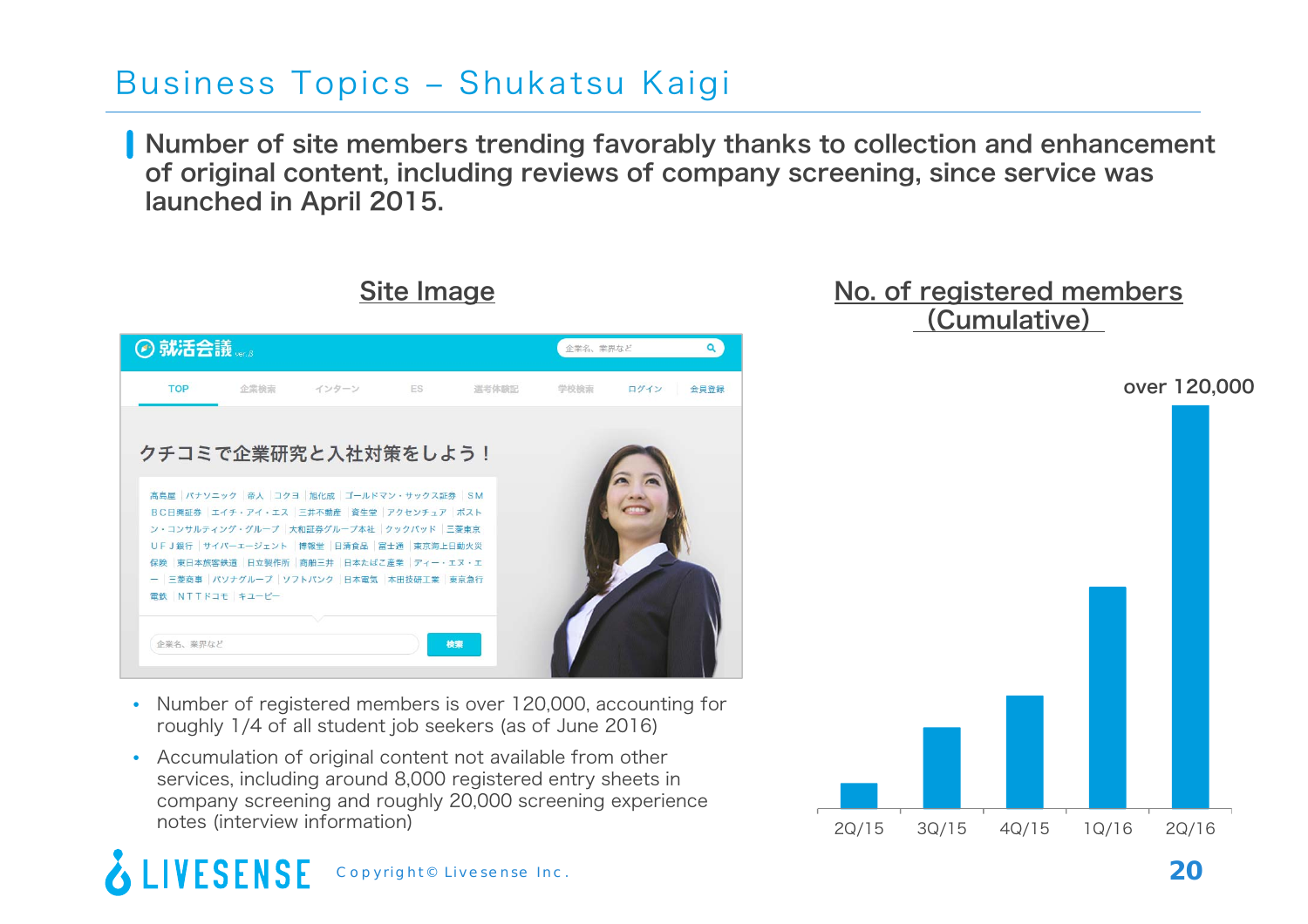## Business Topics ‒ Tenshoku Draft

Around 900 IT engineers submitted entries in first draft (held in April). In second draft (held in July), number of participating individuals and companies both more than doubled, and total number of designations tripled.

#### Site Image

| 転職DRAFT                                                              | Login |
|----------------------------------------------------------------------|-------|
|                                                                      |       |
| 企業があなたを奪い合う                                                          |       |
| ITエンジニア限定 第二回転職ドラフト会議 2016年7月14日開催!<br>intlin(line);                 |       |
| ENTRY                                                                |       |
| 参加する                                                                 |       |
|                                                                      |       |
| 第二回ドラフト会議 参加企業一覧                                                     |       |
| $\circlede$<br>0<br><b>A BASE</b><br>◎コロプラ<br>(C) Coiney<br>Akarsick |       |

- Tenshoku Draft, first domestic career change service where companies bid on IT engineers, held in April and July
- New service allowing IT engineers to ascertain their market value leading to career advancement and improved skills

#### **LIVESENSE** Copyright© Livesense Inc. **21**

#### Status of Service

| No. of            | No. of    | No. of      |
|-------------------|-----------|-------------|
| <b>Applicants</b> | Companies | Designation |
| 235               |           | 303         |

#### The 2nd draft (held in July,2016)

The 1st draft (held in April,2016)

| No. of            | No. of    | No. of      |
|-------------------|-----------|-------------|
| <b>Applicants</b> | Companies | Designation |
|                   |           | 1.316       |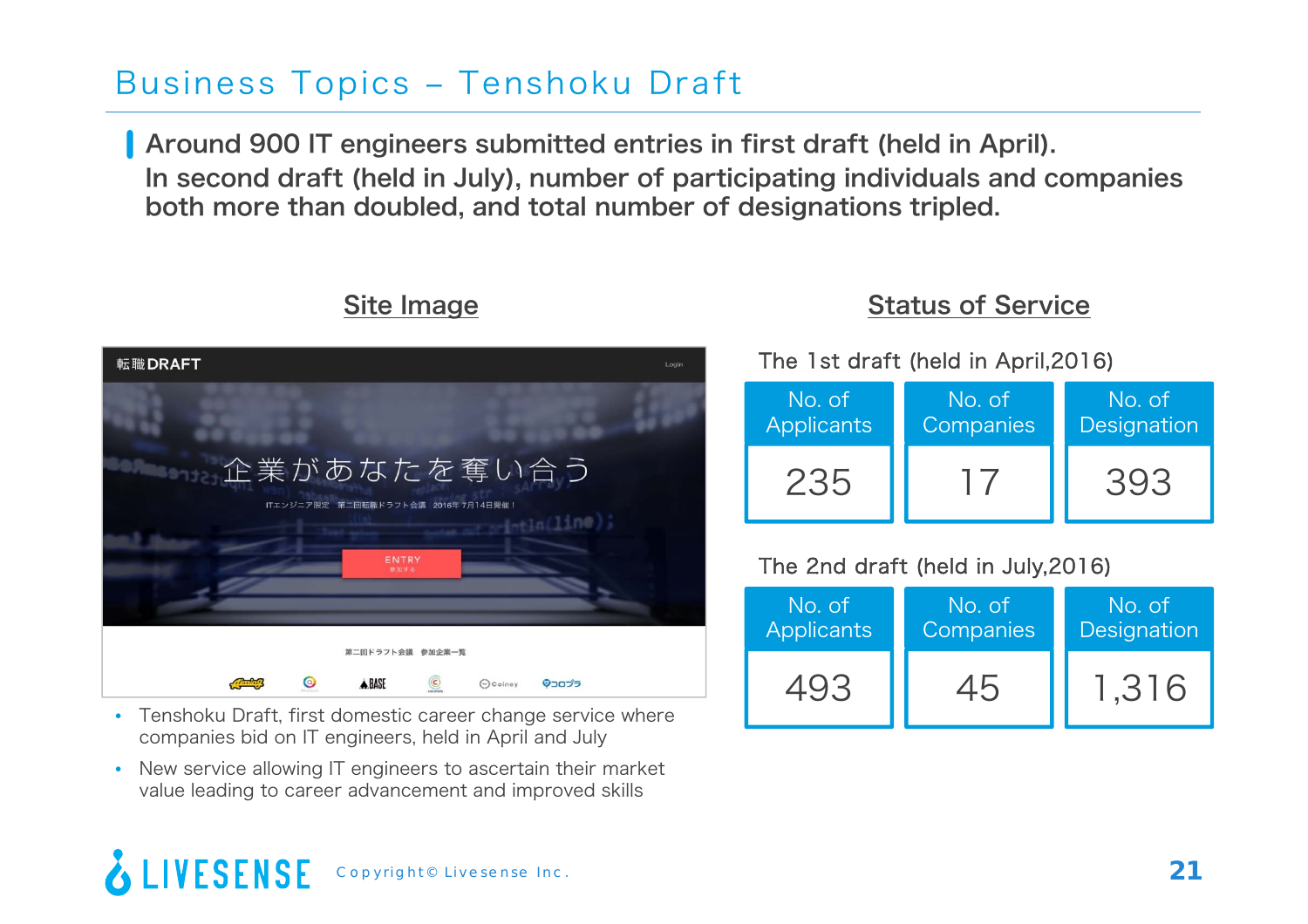# Business Topics ‒ Proprietary Analytics Platform

- **Large amount of accumulated user data analyzed using proprietary analytics** platform.
- **Provision of information anticipating latent user needs, enhancement of usability** through improvements to site functionality and services, and highly cost-effective web advertising placement.

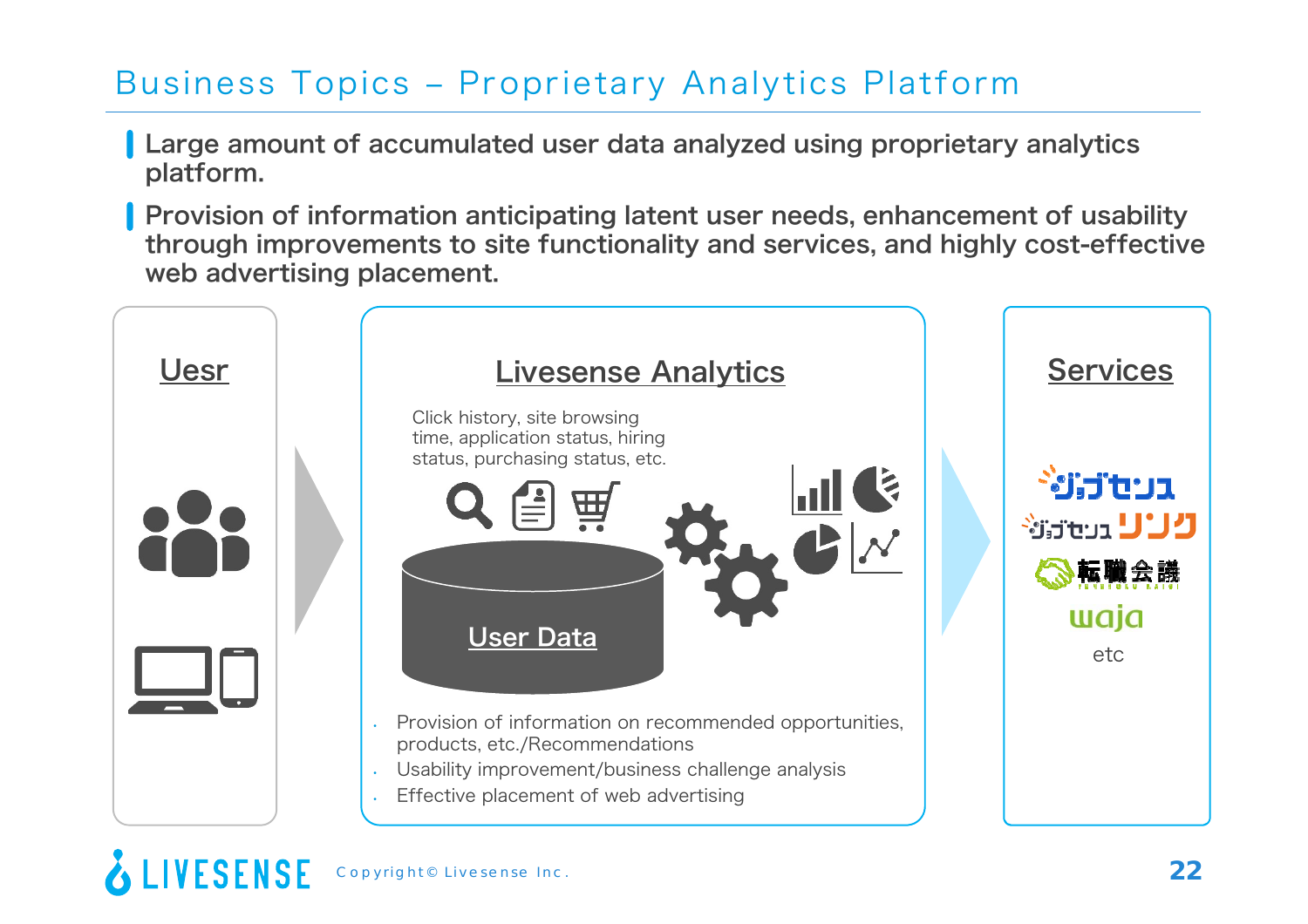| Corporate<br>Policy |                                    | • Further promotion of business improvements utilizing proprietary analytics<br>platform<br>Review/preparation of marketing measures to increase recognition of<br>$\bullet$<br>service              |  |  |
|---------------------|------------------------------------|------------------------------------------------------------------------------------------------------------------------------------------------------------------------------------------------------|--|--|
|                     | Jobsense                           | Enhancement of recruitment services/differentiation made possible by<br>affiliate marketing model<br>Implementation of measures to improve usability based on analysis of<br>accumulated user data   |  |  |
| Human               | Jobsense<br><b>Link</b>            | Enhancement of recruitment services/differentiation made possible by<br>affiliate marketing model<br>Further improvement of level of service/productivity of telephone support<br>for job applicants |  |  |
| Resources           | Tenshoku<br>Kaigi                  | Expansion of services for major employment information sites and<br>recruitment agencies<br>Launch of services for enterprises                                                                       |  |  |
|                     | <b>HR New</b><br><b>Businesses</b> | • Syukatsu Kaigi<br>: Implementation of monetization measures utilizing total<br>membership of over 120,000<br>Tenshoku Draft : Service expansion and 2-3 events planned for 2H                      |  |  |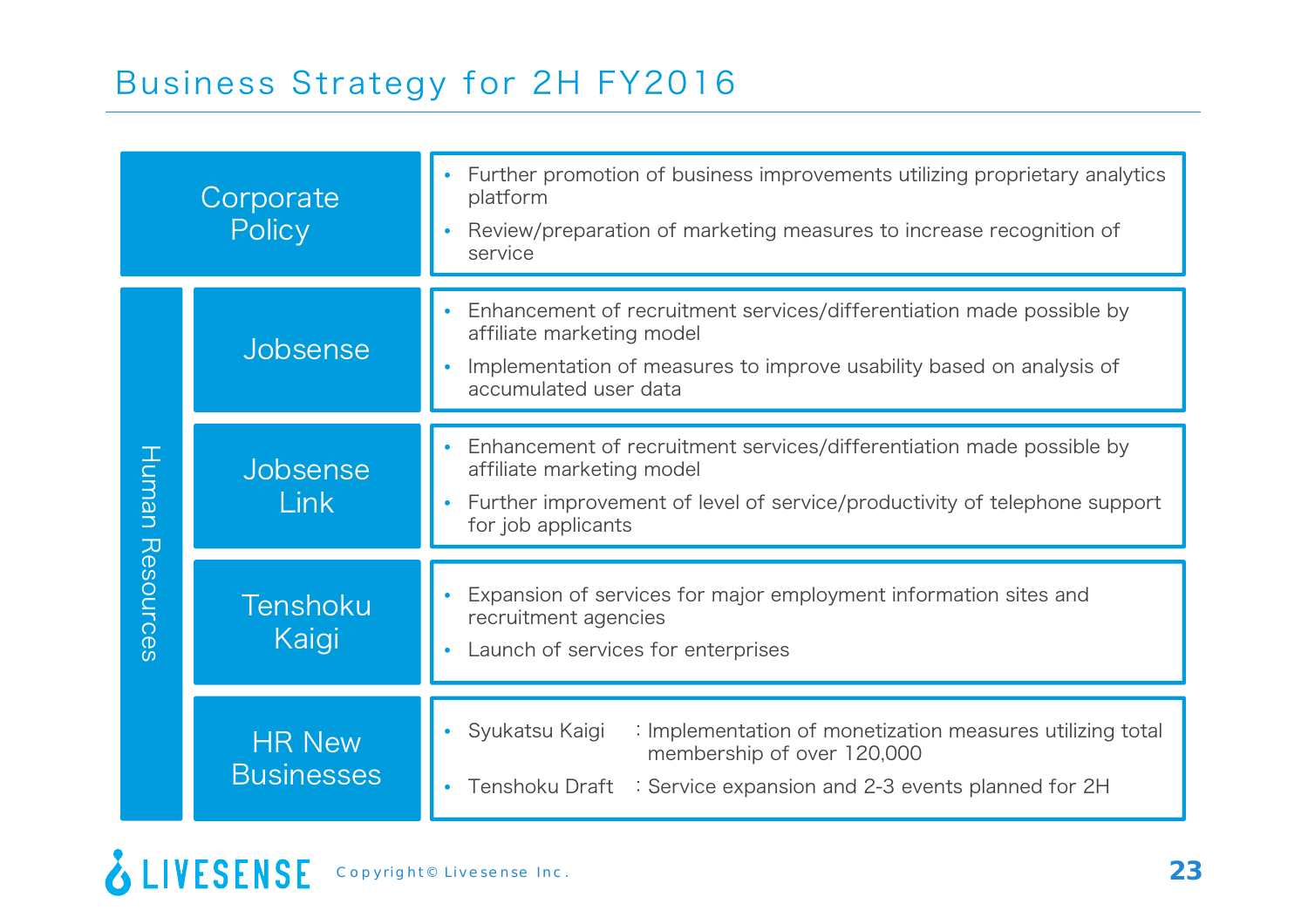## Business Strategy for 2H FY2016

| Real            | door chintai                    | Expansion of member functions for users and strengthening of marketing<br>Establishment of new monetization channels for real estate agencies                                                                                                       |
|-----------------|---------------------------------|-----------------------------------------------------------------------------------------------------------------------------------------------------------------------------------------------------------------------------------------------------|
| $\Box$<br>state | <b>IESHIL</b>                   | Expansion of content related to living environment, market prices in<br>property area, etc.<br>Provision of information/new functions useful for real estate purchases<br>and sales<br>Expansion of network of excellent real estate agent partners |
| ш<br>$\bigcirc$ | waja                            | User Attraction through enhancement of web and e-mail marketing<br>Expand goods by enhancing support for major waja buyers<br>Promotion of product listings on REASON Outlet and acquisition of new<br>brands                                       |
| <b>Others</b>   | <b>New</b><br><b>Businesses</b> | Chiryo Note : Addition of useful functions for choosing treatment<br>methods<br>imitsu<br>: Expansion of service provider search/comparison<br>functionality and further improvement of main categories                                             |

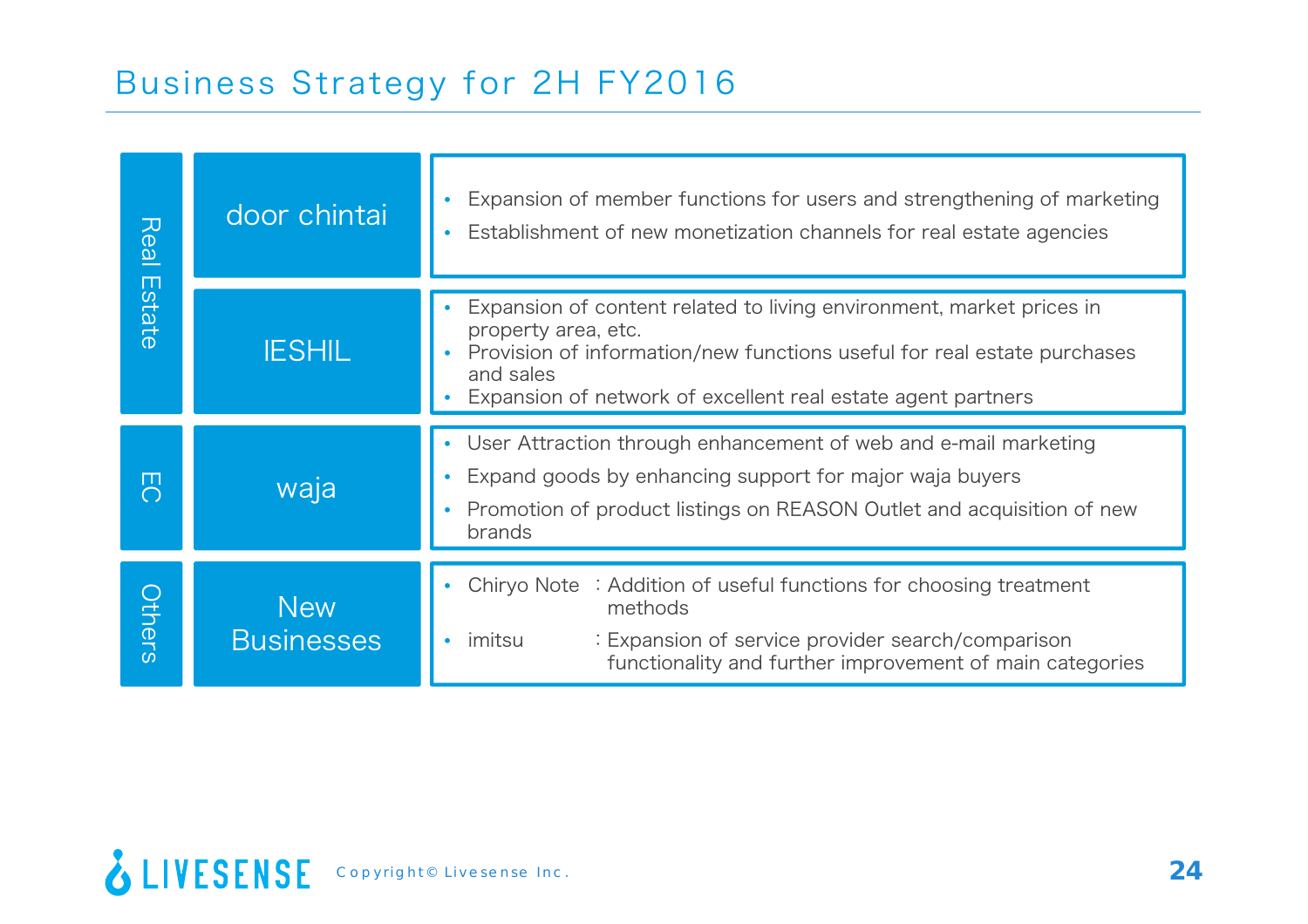# Financial Forecasts

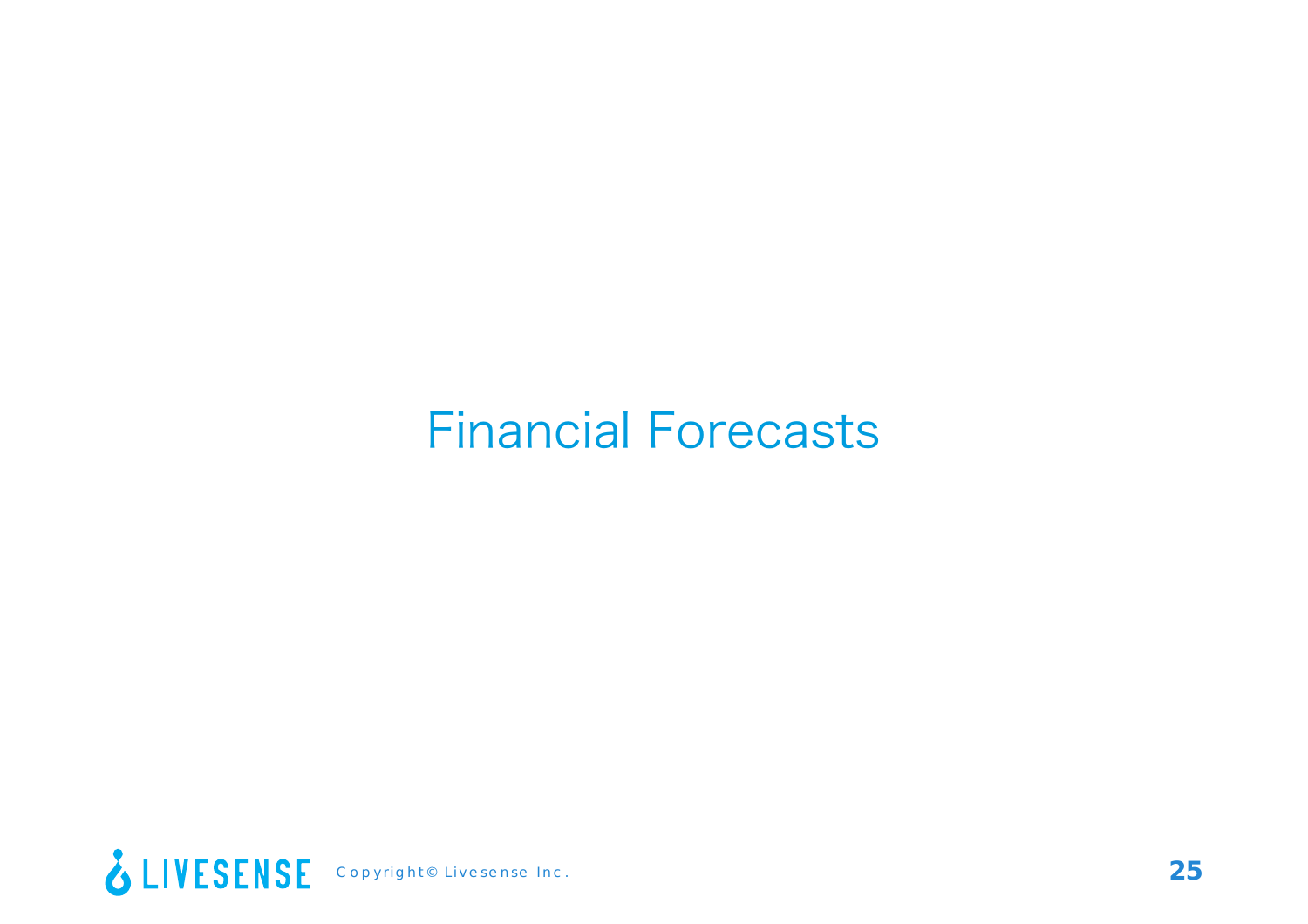## Financial Forecasts for FY2016

Operating income and ordinary income revised upward from previous forecasts\* based on 1H results. Net Income revised downward due to posting of temporary extraordinary loss (goodwill impairment loss).

Carefully selected investments planned in main businesses in 2H to achieve medium- to long-term growth.

FY2015**Results** FY2016PreviousForecast $\mathring{\mathring{s}}$ FY2016Revised ForecastsFY20162Q Cumulative Progress **Rate** Net Sales —— | 5,069 | 5,500 ~ 5,800 | 5,500 | 2,661 | 48.4% Operating Income 7 | 7 | 100 ~ 150 450 296 65.9% Ordinary Income 19 115 <sup>~</sup> 165 465 303 65.3% Net Income 10 60 <sup>~</sup> 95 (60) (128) - EPS(JPY) 0.39 2.14 <sup>~</sup> 3.38 (2.14) (4.59) -

\*:Previous forecasts(announced , February 12 2016)

#### **VESENSE** Copyright© Livesense Inc. **26**

(Unit : Millions of JPY)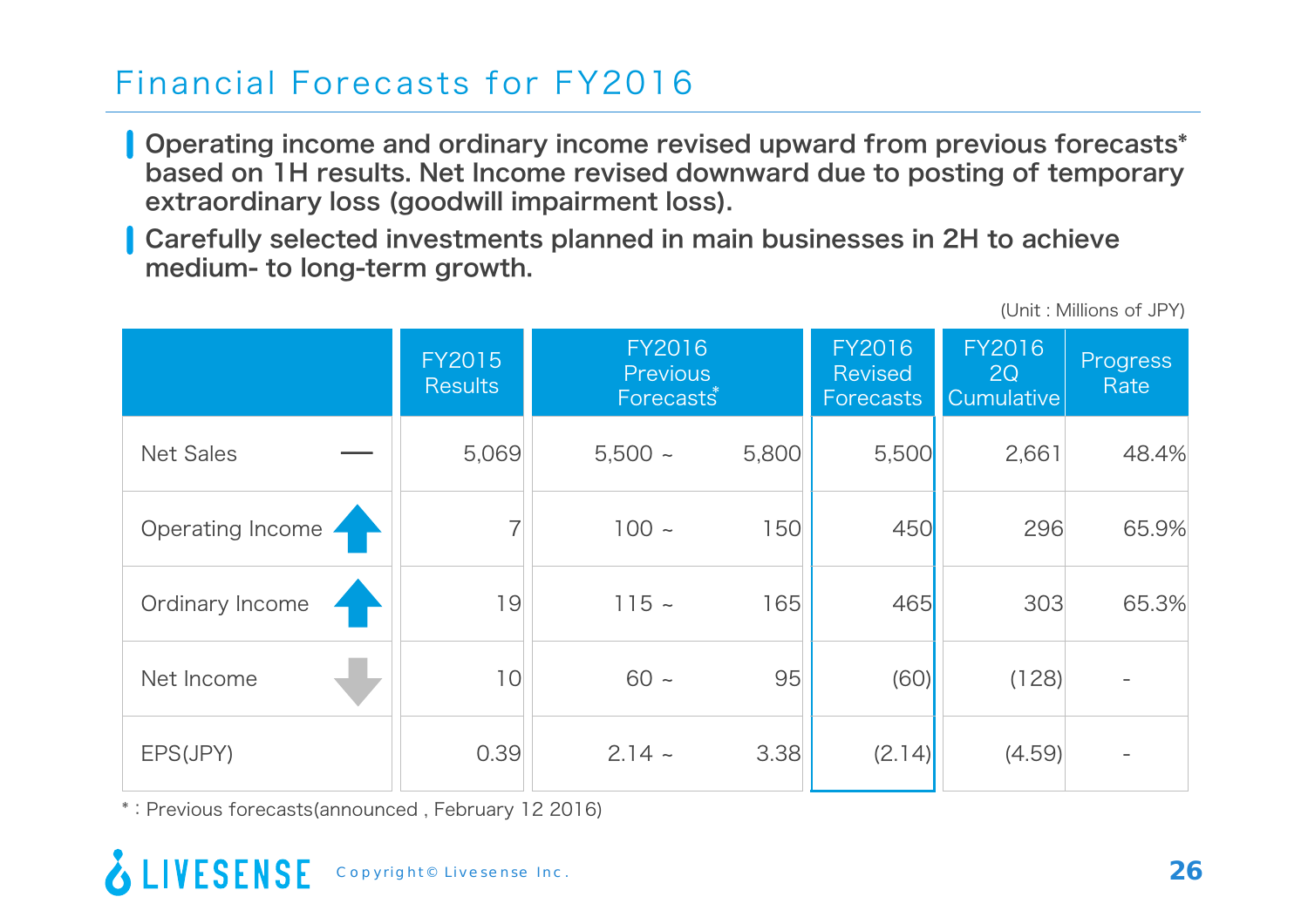# Appendix

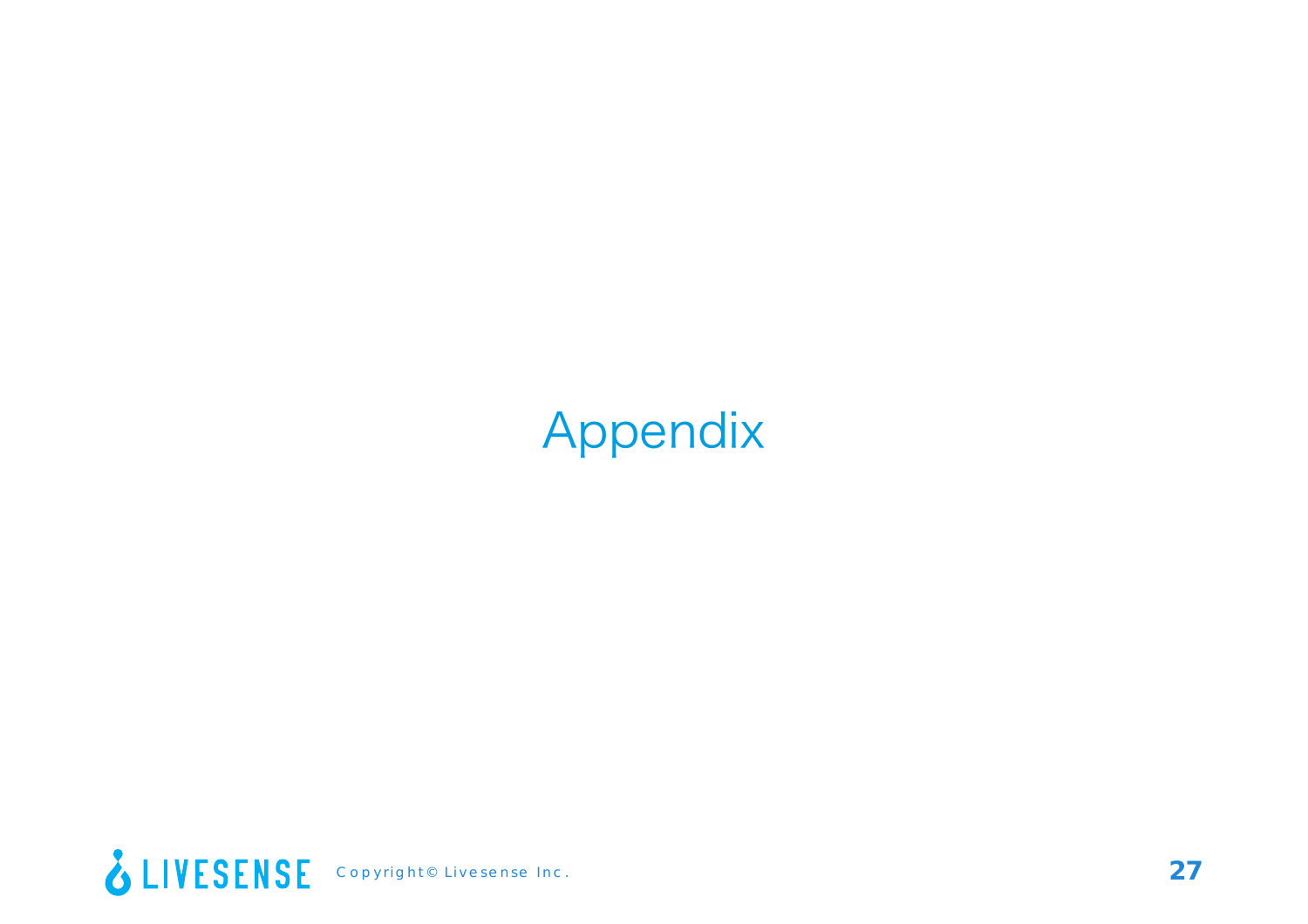|                              | 2Q/16 | 2Q/15 | <b>YoY</b> | 1Q/16         | QoQ      |
|------------------------------|-------|-------|------------|---------------|----------|
| <b>Current assets</b>        | 3,184 | 2,879 | 10.6%      | 2,957         | 7.7%     |
| Cash and deposits            | 2,415 | 2,110 | 14.4%      | 2,130         | 13.3%    |
| <b>Fixed assets</b>          | 508   | 800   | $-36.4%$   | 862           | $-41.0%$ |
| Tangible fixed assets        | 113   | 120   | $-5.7%$    | 136           | $-16.7%$ |
| Intangible fixed assets      | 111   | 372   | $-70.1%$   | 427           | $-73.9%$ |
| Investments and other assets | 284   | 307   | $-7.6%$    | 299           | $-5.1%$  |
| <b>Total assets</b>          | 3,693 | 3,680 | 0.4%       | 3,819         | $-3.3%$  |
| <b>Total liabilities</b>     | 730   | 697   | 4.7%       | 621           | 17.6%    |
| <b>Current liabilities</b>   | 727   | 694   | 4.8%       | 617           | 17.7%    |
| <b>Fixed liabilities</b>     | 3     | 3     | $-3.4%$    | $\mathcal{S}$ | $-1.5%$  |
| <b>Total Equity</b>          | 2,962 | 2,982 | $-0.6%$    | 3,198         | $-7.4%$  |
| Common stock                 | 232   | 231   | 0.3%       | 232           | 0.0%     |
| Total liabilities and equity | 3,693 | 3,680 | 0.4%       | 3,819         | $-3.3%$  |

(Unit : Millions of JPY)

**2** LIVESENSE Copyright® Livesense Inc.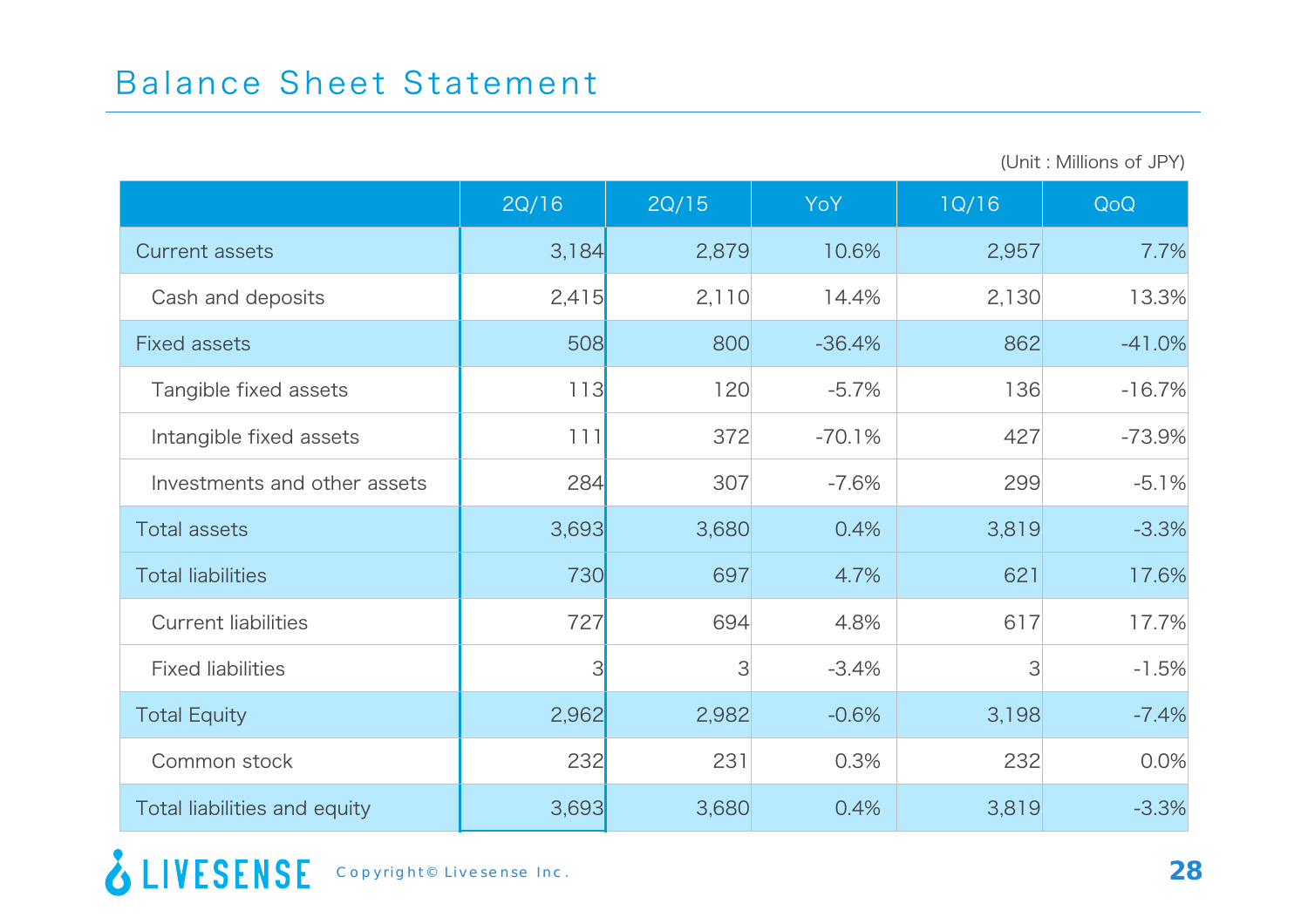# Cash Flow Statement

|                                                                                                    | (Unit: Millions of JPY) |                     |  |
|----------------------------------------------------------------------------------------------------|-------------------------|---------------------|--|
|                                                                                                    | 2Q/16<br>Cumulative     | 2Q/15<br>Cumulative |  |
| Cash flows from operating activities                                                               | 526                     | (41)                |  |
| Income before income taxes                                                                         | (14)                    | (139)               |  |
| Depreciation and amortization                                                                      | 35                      | 20                  |  |
| Amortization of goodwill                                                                           | 21                      |                     |  |
| Impairment loss                                                                                    | 318                     |                     |  |
| Decrease (increase) in notes and accounts receivable                                               | 35                      | (125)               |  |
| Increase (decrease) in accounts payable-other                                                      | 70                      | 183                 |  |
| Income taxes paid                                                                                  | (3)                     | (13)                |  |
| Income taxes refund                                                                                | 26                      | 74                  |  |
| Cash flows from investing activities                                                               | (71)                    | (293)               |  |
| Payments for purchase of tangible fixed assets                                                     | (17)                    | (11)                |  |
| Payments for purchase of intangible fixed assets                                                   | (45)                    | (1)                 |  |
| Payments for purchase of investment securities                                                     | (17)                    | (23)                |  |
| Payments for sales of investments in subsidiaries<br>resulting in change in scope of consolidation |                         | (268)               |  |
| Cash flows from financing activities                                                               | 61                      |                     |  |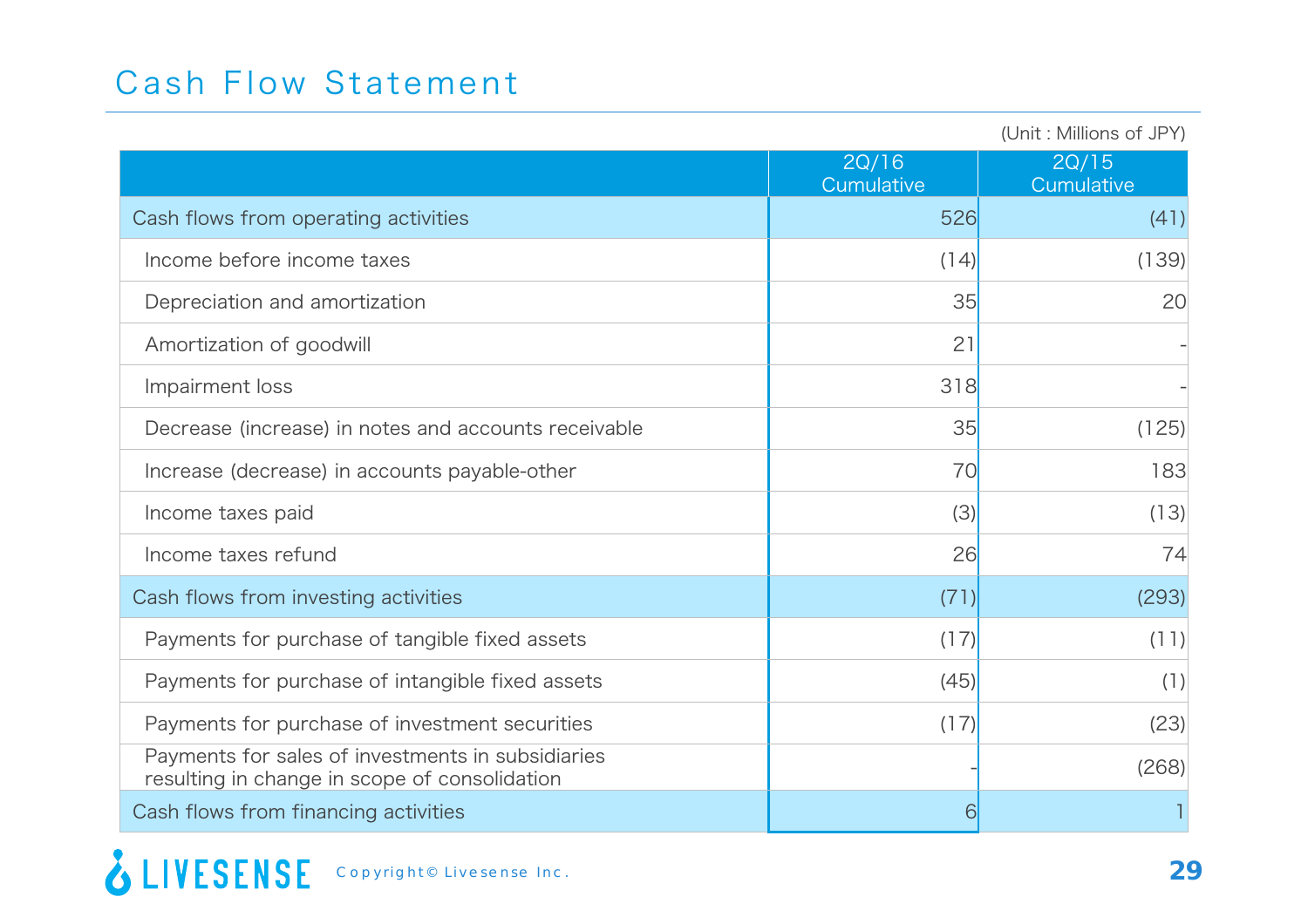# Record of Recent Major Publicity Events

| 2016.07.21 | Nikkei Computer                      |
|------------|--------------------------------------|
| 2016.07.12 | <b>IT Pro</b>                        |
| 2016.07.04 | <b>IT Pro</b>                        |
| 2016.07.02 | Nihon Keizai Shimbun morning edition |
| 2016.06.02 | Nihon Keizai Shimbun morning edition |
| 2016.05.23 | Shukan Diamond                       |
| 2016.05.12 | Nikkei Business Online               |
| 2016.04.28 | Fudosan Keizai Tsushin               |
| 2016.04.25 | Shukan Jutaku Shimbun                |
| 2016.04.25 | Nikkei Business Online               |
| 2016.03.24 | Nihon Keizai Shimbun E Version       |
| 2016.03.09 | CNET Japan                           |
| 2016.03.07 | Mainichi Shimbun                     |
| 2016.02.29 | Nihon Keizai Shimbun E Version       |
| 2016.02.25 | Forbes                               |
| 2016.02.25 | Nikkei Sangyo Shimbun                |
| 2016.02.22 | Shukan Jutaku Shimbun                |
| 2016.02.18 | Nikkei Sangyo Shimbun                |
| 2016.02.08 | Nikkei Business Online               |
| 2016.02.05 | Fuji TV                              |
| 2016.01.20 | Nikkei BP                            |
| 2016.01.19 | FBS Fukuoka                          |
| 2016.01.18 | Shukan Jutaku Shimbun                |
| 2016.01.18 | Nikkei Business                      |
| 2016.01.09 | THE21 Jan. issue                     |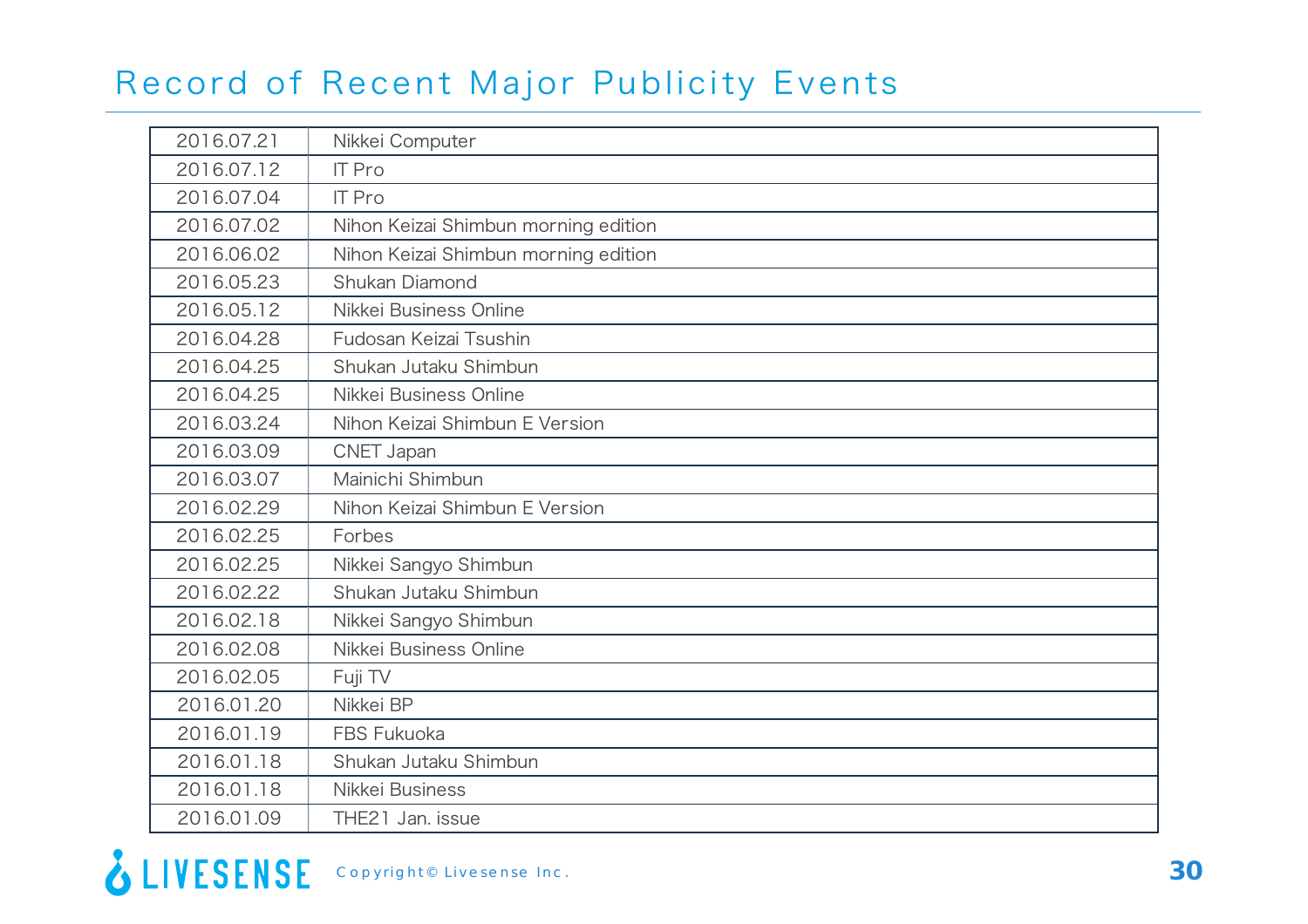# Corporate Profile

| <b>Company Name</b>                                 | Livesense Inc.                                                                        |
|-----------------------------------------------------|---------------------------------------------------------------------------------------|
| CEO/Founder                                         | Taichi Murakami                                                                       |
| <b>Business</b><br>Philosophy                       | Happiness Begetting Happiness.                                                        |
| <b>Vision</b>                                       | Invent the next common.                                                               |
| <b>Established</b>                                  | February 8, 2006                                                                      |
| Date listed                                         | <b>TSE 1st Section</b><br>:October 1, 2012<br><b>TSE Mothers</b><br>:December 7, 2011 |
| Number of<br><b>Employees</b><br>(Non-Consolidated) | Full-Time<br>:236<br>*: As of June 30, 2016                                           |